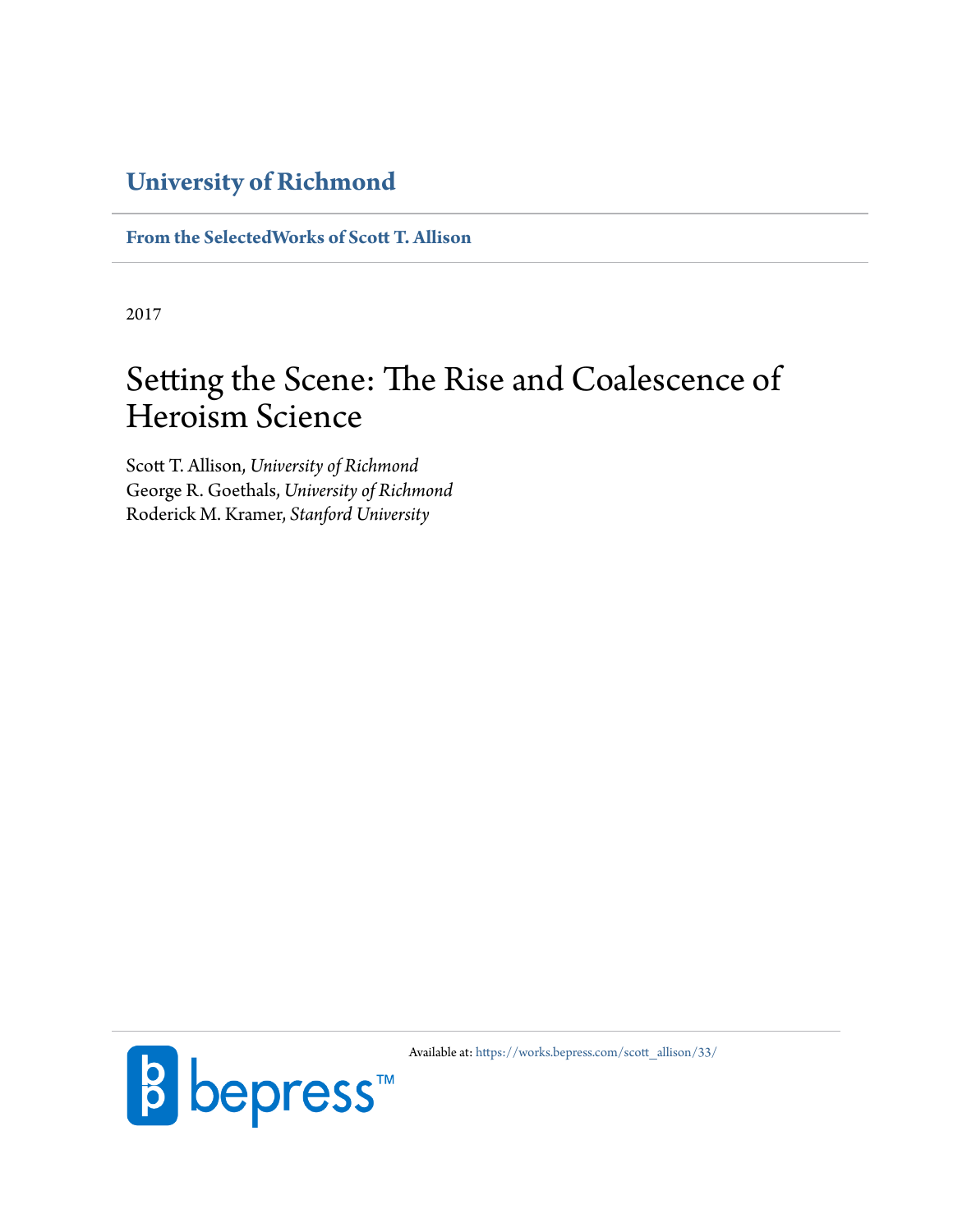# **Introduction: Setting the Scene** The Rise and Coalescence of Heroism Science

*Scott T. Allison, George R. Goethals, and Roderick M. Kramer*

Words move people, examples compel them.

*(Latin proverb)*

The goal of humanity lies in its highest specimens.

*Friedrich Nietzsche (Hollingdale, 2001, p. 102)*

Heroism represents the pinnacle of human behavior. The most noble act that a human being can perform is a heroic act, and the most distinguished life that a human being can lead is a heroic life. More than the pinnacle, heroism occupies a *central* place in human experience. Scottish philosopher Thomas Carlyle (1841) opined that "society is founded on hero worship" (p. 19). William James (1899) observed quiet heroism among the entire working class, noticing "the great fields of heroism lying round about" him (p. 2). Modern treatments of heroism emphasize that heroes serve fundamental human needs (Allison & Goethals, 2014; Kinsella, Ritchie, & Igou, 2015a), and that all of humanity—not just a select group of moral elite—is capable of heroism (Franco, Blau, & Zimbardo, 2011). Heroes are "fascinating to people in everyday life," (Kinsella, Richie, & Igou, Chapter 1, this volume), "literally commanding our attention" (Franco et al., 2011, p. 99). So central to our humanity is heroism that it may even be imprinted into our DNA (Efthimiou, 2015; Chapter 8, this volume).

Yet this centrality of heroism to our lives remains a well-kept secret. All of us may harbor the potential for heroism, but we tend to reserve the label of "hero" for the best of humanity. Perhaps we relish occupying the role of spectator; it leaves us clean, unharmed, and able to savor the feelings of elevation that sweep over us upon witnessing others' heroic acts (Csikszentmihalyi, Condren, & Lebuda, Chapter 13, this volume). For Carlyle (1841),"no nobler or blessed feeling dwells in man's heart" than the feeling of hero worship. The veneration of heroes serves as the catalyst for self-enrichment, as "every true man" feels that "he is himself made higher by doing reverence to what is really above him" (p. 23). Each human being, according to Carlyle, "in some sense or other, worships heroes; that all of us reverence and must ever reverence Great Men" (p. 24). The allure of heroism taps into a deeply rooted archetype of god-like individuals who are "the creators" and "the soul of the whole world's history" (p. 6). Hero worship, from Carlyle's perspective, is

1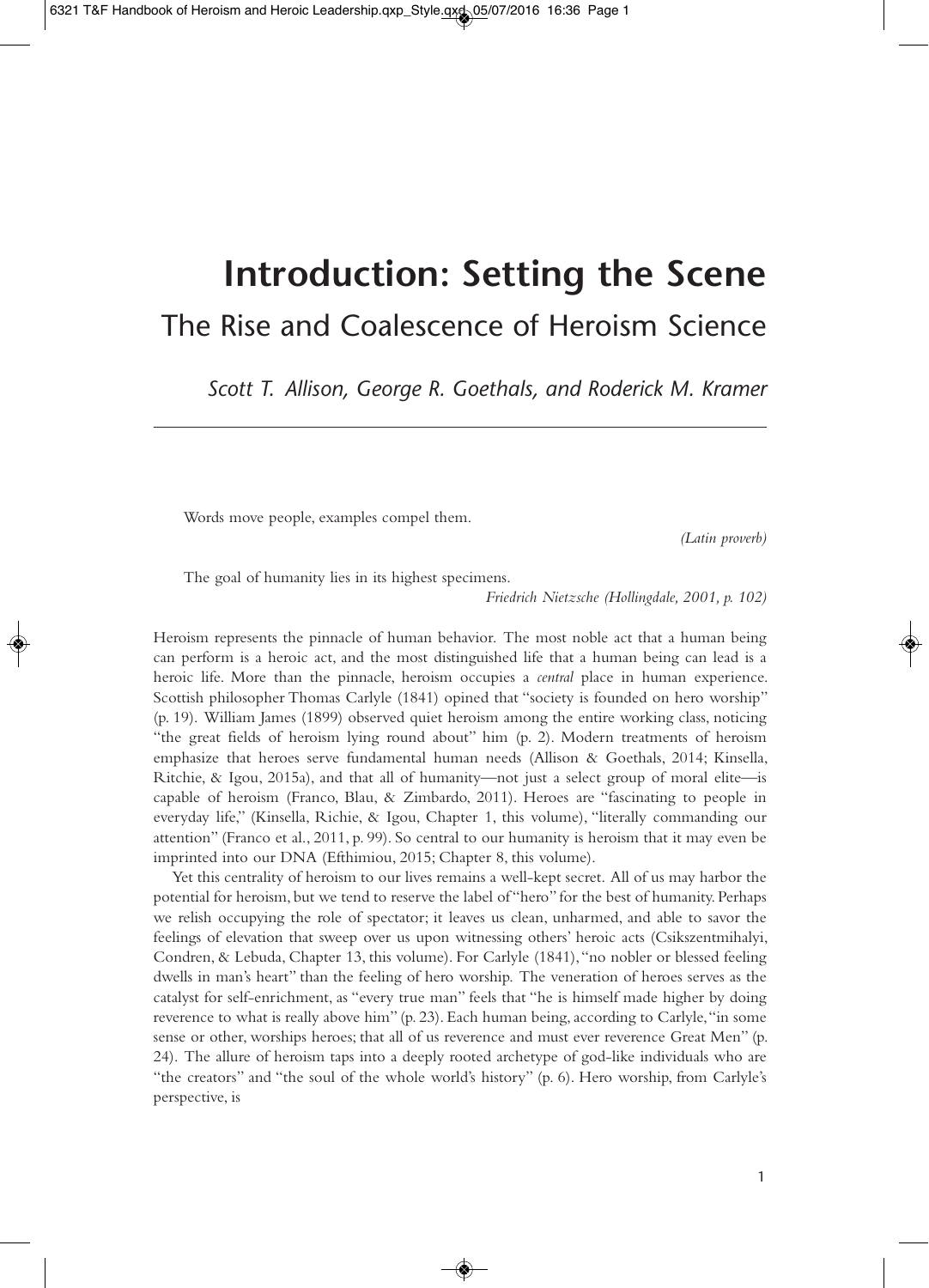the deepest root of all; the tap-root, from which in a great degree all the rest were nourished and grown … Worship of a hero is transcendent admiration of a Great Man … No nobler feeling than this of admiration for one higher than himself dwells in the breast of men. *(Carlyle, 1841, pp. 18–19)*

Carlyle's assertions about our depth of feeling for heroes are not mere hyperbole. The deep veneration of heroes permeates every segment of our post-modern society, from the adoration of pseudo-hero celebrities to the sobering reverence of consummate heroes who sacrifice their lives to save others. Our thirst for heroes runs so deep that people are quick to attribute heroism to those who are famous, muscular, or talented, or to anyone who performs *any* action considered "good," such as saving a slice of pizza from hitting the ground. One cannot help but stumble upon daily news stories about dogs, cats, and even parakeets who are deemed heroes by the media (People, 2009). Some bemoan this dilution of the term hero, and there is reason for concern if the reckless use of the "hero" nudges it from the pinnacle of human experience. But we interpret the liberal and generous use of the hero label as exposing people's profound hunger for heroes in a world that so desperately needs them.

# **Descriptions of Heroism**

Early conceptions of heroes emphasized the qualities of power, apotheosis, and masculinity (see Hughes-Hallett, 2004). Heroes in antiquity were revered for their strength, courage, resourcefulness, and ability to slay enemies (Schein, 1984). The human tendency to assign god-like characteristics to heroic leaders can be traced to Beowulf and Achilles, and it later became manifest as the divine right of kings during the Middle Ages and Renaissance. Carlyle (1841) believed that hero worship was a small leap from divine worship, observing that "there needs not a great soul to make a hero; there needs a god-created soul which will be true to its origin; that will be a great soul!" (p. 194). From this perspective, "worship of a hero is transcendent admiration of a Great Man" (p. 19). MaxWeber (1919) argued that great men are endowed with charisma, which he called "a certain quality of an individual personality, by virtue of which he is set apart from ordinary men and treated as endowed with supernatural, superhuman, or at least specifically exceptional powers or qualities." The word *charisma*, of course, stems from the Greek phrase "divine gift of grace" (Riggio & Riggio, 2008), and in that sense it includes a religious element. In fact, Weber noted that the qualities of charismatic heroic leaders "are regarded as of divine origin or as exemplary."

In the same vein, Freud (1922) noted that the leader of early human groups, "at the very beginning of the history of mankind, was the *Superman* whom Nietzsche only expected from the future ... The leader himself need love no one else, he may be of a masterly nature, absolutely narcissistic, but self-confident and independent" (p. 3). Intrigued by Darwin's view of the primal horde leader, Freud was fascinated by the tendency of these leaders to become deified in death. He observed how we respond to charismatic leaders with reverence and awe. Leaders who invoke religious feelings and ideation, he noted, are viewed as especially charismatic. People in groups crave heroic leadership but those who would be leaders must not only be powerful and charismatic, they must themselves "be held in fascination by a strong faith (in an idea) in order to awaken the group's faith." Freud expanded on Gustave Le Bon's (1895) crowd theory and suggested that "leaders make themselves felt by means of the ideas in which they themselves are fanatical believers" and that through "the truly magical power of words" leaders acquire a "mysterious and irresistible power" which acts as "sort of domination exercised over us" (p. 5).

Sadly, throughout most of human history heroism has been a decidedly male activity denied to the vast majority of women. Men's advantage in the heroic realm stems from their greater physical prowess, highly entrenched patriarchal social forces, and the restrictions that women's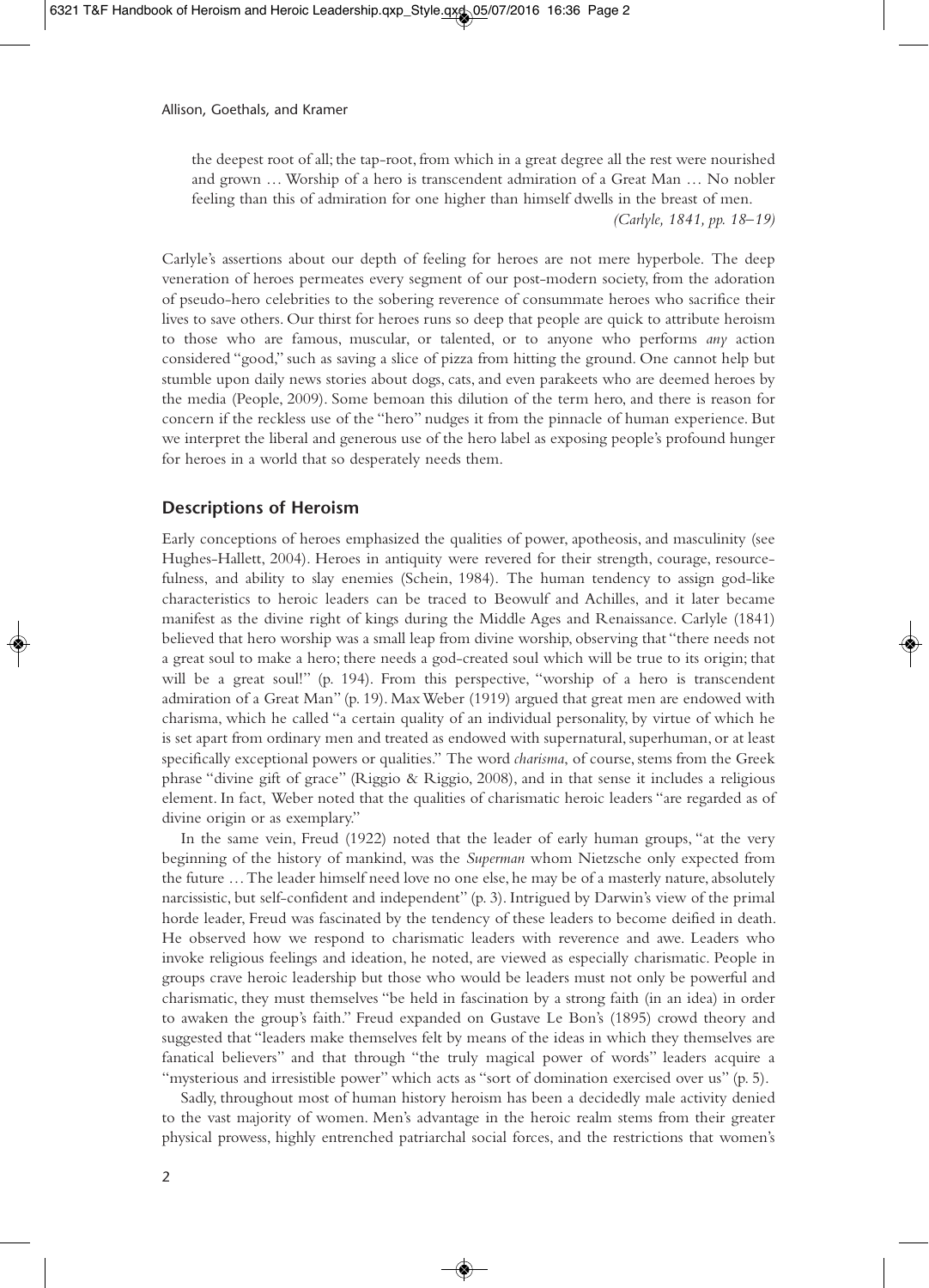reproductive activities place on their activities in many settings (Becker & Eagly, 2004; Wood & Eagly, 2002). Most classical descriptions of heroism have thus emphasized male behavior and masculine attributes. Carlyle (1841) wrote that heroes possess "a sort of savage sincerity—not cruel, far from that; but wild, wrestling naked with the truth of things" (p. 193). As a result,"the history of the world is but the biography of great men" (p. 12). Freud (1922), as we have noted, invoked an evolutionary basis for male heroic leadership, arguing "that the primitive form of human society was that of a horde ruled over despotically by a powerful *male*" (p. 122; emphasis added). Evolutionary psychologists have argued not only that men evolved a tendency to take risks but also that women evolved a tendency to avoid them (Campbell, 1999). Baumeister (2010) has made the similar argument that because men have faced a more daunting challenge in reproducing, they may have evolved to be more risk-taking than women.To attract mates, nature designed men to take chances, try new things, be creative, and explore bold heroic possibilities. Today it has become clear that biology is not destiny. Women are men's equals in all realms of heroism, and in fact women occupy the majority of occupational positions (e.g., teachers) in the category of "unsung" heroes (see Goethals & Allison, 2012).

Perhaps the most famous description of heroes comes from the seminal work of Joseph Campbell (1949), a comparative mythologist who noticed a distinct pattern within hero myths from around the world. In virtually all mythological stories from every time period in human history, a hero embarks on a journey that begins when he or she is cast into a dangerous, unfamiliar world. The hero is charged with accomplishing a daunting task and receives assistance from unlikely sources. There are formidable obstacles along the way and villainous characters to overcome. After many trials and much suffering, the hero learns an important truth about herself and about the world. Succeeding on her journey, the hero is forever changed and returns to her original world. There she bestows some type of gift to that society, a gift that is only made possible by her own personal journey of growth and change.In short, heroes undergo a personal transformation that includes the development of a motive to improve the lives of others (Allison & Goethals, Chapter 20, this volume).

Campbell proposed that this prototypical heroic path, which he called the hero *monomyth*, consists of three parts: *departure*, *initiation*,and *return*. The initial *departure* phase refers to the forces that set the hero's journey in motion. Heroes embark on their journeys to achieve a goal that requires the acquisition of an important quality that the hero lacks. All heroes start out "incomplete" in some sense. They are missing some essential inner strength or quality that they must develop to succeed. This quality can be self-confidence, humility, courage, compassion, faith, resilience, a moral compass, or some fundamental insight about themselves and the world. The second phase, *initiation*, refers to the challenges, obstacles, and foes that must be overcome for the hero to prevail. Heroes cannot triumph over these obstacles without help from others. Campbell calls these helpers *mentors*,who bear a resemblance to the Jungian archetype of the *wise old man*. These mentors can be friends, teachers, love interests, sidekicks, or father figures. The role of the mentor is to help the hero discover, or recover, the missing quality that is needed to overcome challenges and obstacles on the journey (Allison & Smith, 2015). Good mentors are leaders in the classic sense; they help others discover their strengths and raise them to new levels of competence and morality (Burns, 1978). Campbell believed that the most satisfying heroes we encounter in mythic storytelling are heroes who are transformed by the mentoring they have received. Transforming mentorship is a pivotal component of the hero's journey.

Of central importance in the hero monomyth is the phase involving the hero's *return* to his or her original world. Upon returning, the hero brings a great boon, or benefit, to the world. Having been personally transformed, the hero is drawn to a higher calling of giving back to his or her group, organization, or society. This transition from self-transformation to a desire for a wider, social transformation is similar to Maslow's (1943) distinction between the need for self-actualization and the need for self-transcendence. It also bears a resemblance to the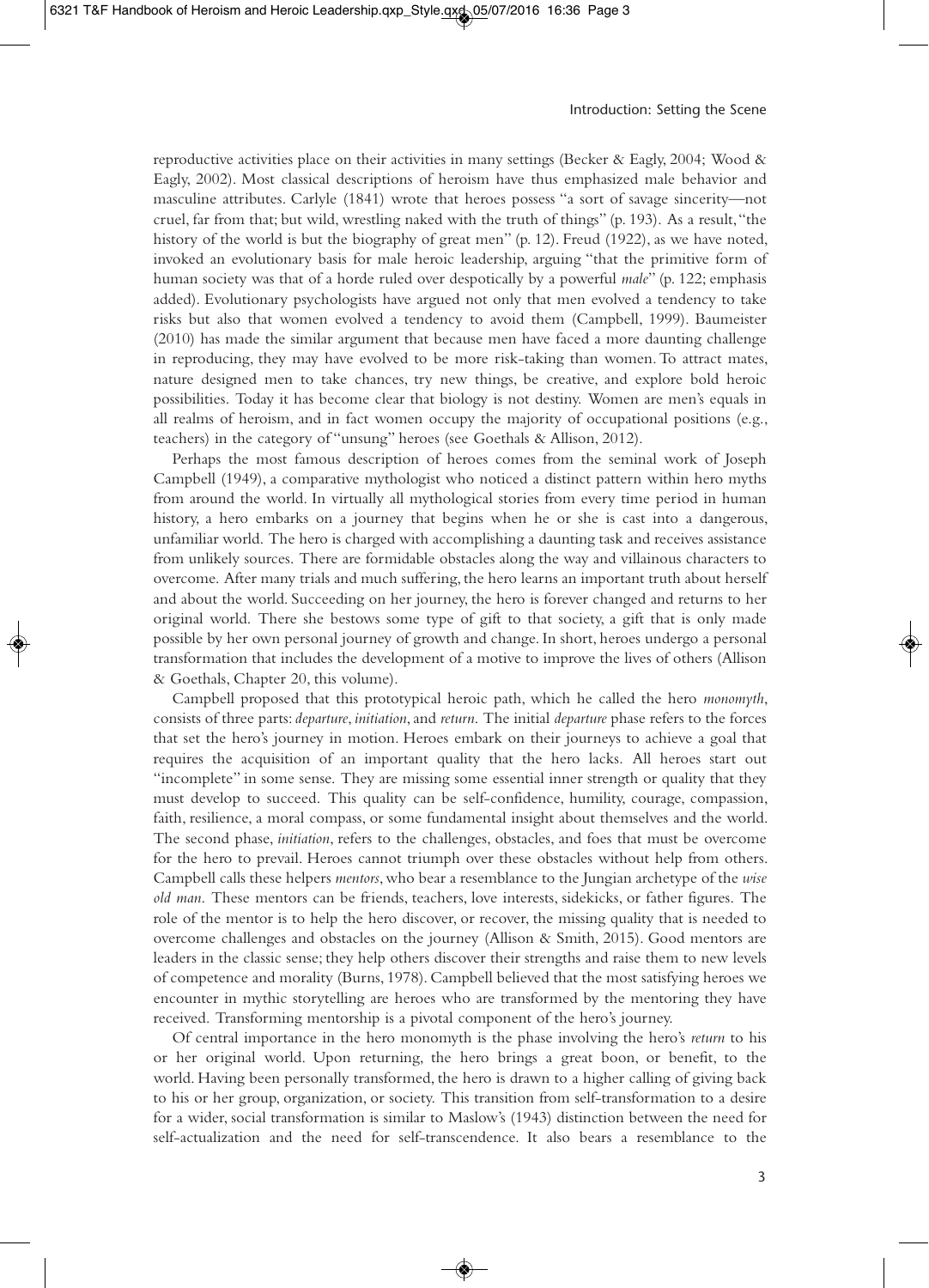progression from Erik Erikson's (1975) stage of identity formation to the later stages of generativity and integrity. The hero's journey is the human journey, replete with struggle, growth, learning, transformation, and an ascendency from followership to heroic leadership (Goethals & Allison, 2017).

#### **Metaphors of Heroism**

Scientists have long used metaphors to guide their worldviews, theories, hypotheses, and experimental designs (Leary, 1994). William James (1878/1983) claimed that the use of metaphor undergirds all human understanding, and this assertion is supported by contemporary research suggesting that metaphors may form the basis for all thought, perception, language, and social experience (Allison, Beggan, & Midgley, 1996; Lakoff & Johnson, 2003; McPherson, 1992; Olson & Haynes, 2008). Metaphors assist us in grasping the complexities of the world by providing, in James' words, vivid examples and "similar instances" which operate as "pegs and pigeonholes as our categories of understanding" (p. 12). Leary (1994) has argued, moreover, that the use of metaphor throughout the history of science has led to revolutionary breakthroughs by offering scientists fresh frameworks for identifying new phenomena worthy of scrutiny. As new fields of inquiry are born and begin cutting their teeth, metaphors are proposed and take root in the emerging literature, energizing researchers. These metaphors are then replaced, or augmented, with new ones, and the process keeps repeating itself. Heroism science is no exception to this pattern.

One could argue that Carlyle's (1841) *great man* theory of heroic leadership offered the first metaphor of human agency as paramount in understanding heroic action. From this perspective, heroism derives entirely from the motives and abilities of the hero, and situational forces that may have given rise to the heroism are largely neglected. Kinsella, Ritchie, and Igou's (2015b) prototype analysis of a hero's characteristics serves as an example of research that follows in this metaphorical tradition. Campbell's (1949) monomyth of the hero's journey represents another metaphor of heroism. The idea that heroism is a journey of growth would seem to underlie research on heroism as a lifelong developmental process (Allison & Goethals, 2016; Goethals & Allison, 2012, 2017). Franco and Zimbardo have composed two metaphors of heroism. The banality of heroism metaphor (Franco & Zimbardo, 2006) underscores the human universality of heroism and opens doors to researching the heroic potential in everyone. The metaphor of *heroic imagination* (Franco et al., 2011) "can be seen as mind-set, a collection of attitudes about helping others in need, beginning with caring for others in compassionate ways, but also moving toward a willingness to sacrifice or take risks on behalf of others or in defense of a moral cause" (p. 111). From this metaphorical perspective, unleashing the heroic imagination involves fostering the development of new mental scripts and enhancing people's heroic self-efficacy.

Two additional metaphors have recently appeared on the horizon. Allison and Goethals (2014, 2016) have recently proposed a model called *the heroic leadership dynamic* (HLD). Central to the HLD is the idea that people need heroes and that one's life circumstances determine which specific heroes one needs. Young soccer players need professional soccer heroes, and cancer victims need cancer survivor heroes. Also crucial to the model is the idea that need-based heroism shifts over time, explaining people's occasional repudiation of heroes. There is more to the HLD than simply need-based heroism, but for our purposes we will focus on the two metaphors inherent in the model. First, the HLD describes humans as creatures of needs and motives. These needs developmentally follow Maslow's (1943) hierarchy of needs, with each level of the hierarchy corresponding to a different type of hero that someone at that level may adopt. The second metaphor of the HLD is the image of humans as dynamic beings. People change. Our heroes evolve to reflect our own maturation process across the lifespan.

One final metaphor that we will discuss is that of the hero organism as proposed recently by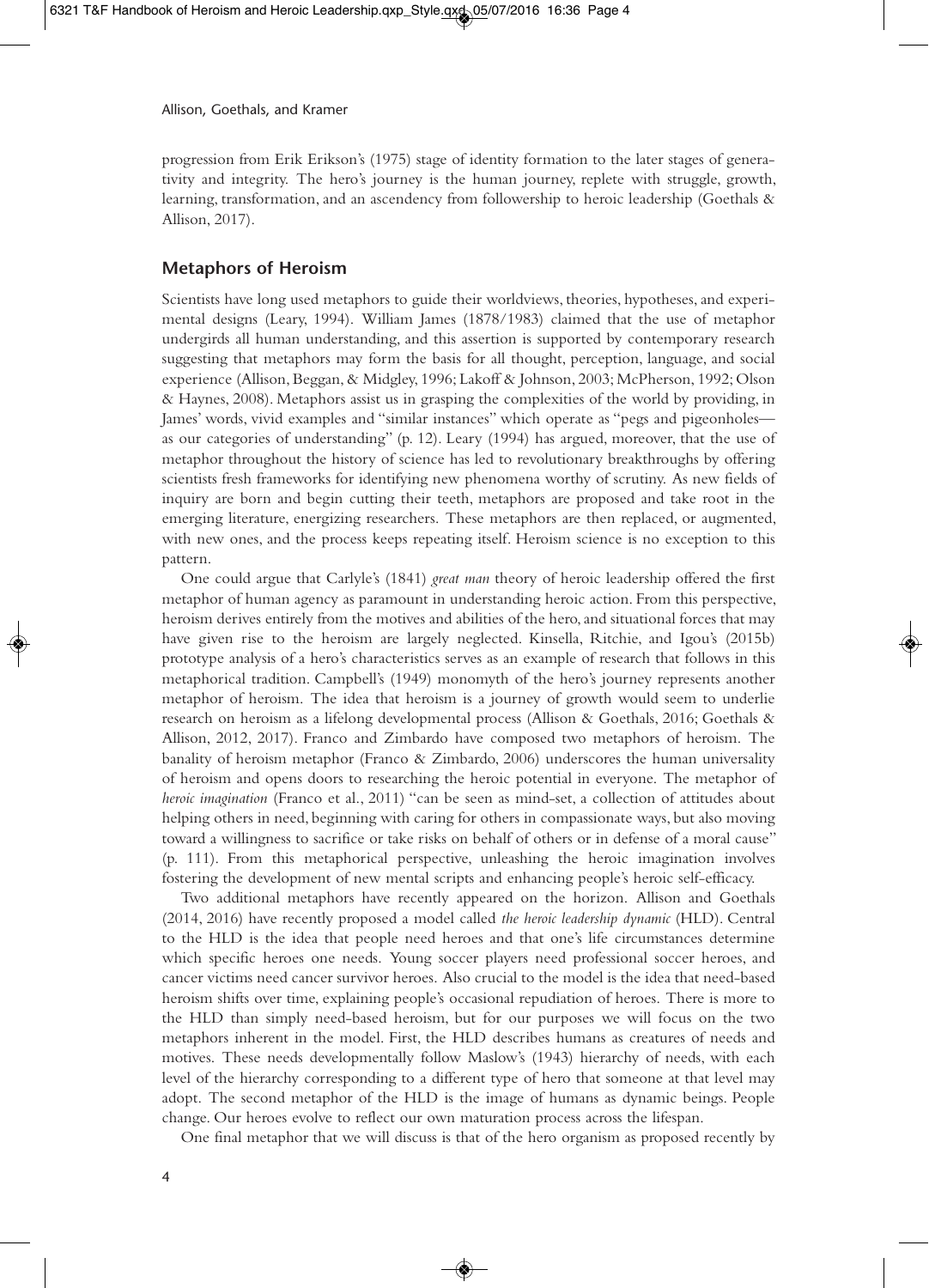Efthimiou (Chapter 8, this volume). The organism metaphor places heroic actors in their biological, psychological, social, and cultural contexts as living entities that grow, respond, and regenerate within complex systems. According to Efthimiou:

The concept of the heroic actor as a dynamical hero organism self-system is born out of the notion of the "heroic body as biological organism" which can only be fully comprehended in unison with the broader ecological, cultural, social and phenomenological aspects of the heroic body.

#### *(Chapter 8, this volume)*

In short, the heroic actor is a "functioning biological organism that can perceive, move within, respond to, and transform its environment" (Johnson, 2008, p. 164). Efthimiou's hero organism metaphor adopts and extends a systems theory approach toward understanding human organisms in multiple contexts. Imbedded within her organism framework is the additional metaphor of *regeneration* or *restoration*, an acknowledgment of an organism's ability to grow, heal, and re-create itself (Chapter 8, this volume). Efthimiou's metaphors are bold, provocative, and subsume several other hero metaphors that have been proposed, such as the metaphors of agency, needs, development, and dynamism.

## **Definitions of Heroism**

In discussing the definition of *hero*, we first make the obvious observation that there are many different subtypes of heroes, each with its own unique definition. Scholars have made distinctions between heroes who are *impulsive reactive* versus *reflective proactive* (Zimbardo, 2015);*episodic* versus *everyday* (Kerrigan, 2015); *personal* versus *cultural* (Allison & Goethals, 2012); *proper* versus *dark* (Kruger, Fisher, & Jobling, 2003); *transformed* versus *untransformed* (Allison & Smith, 2015); *emergent* versus *sustained* (Kraft-Todd & Rand, Chapter 3, this volume); *civil* versus *martial* (Franco et al., 2011); and *brave* versus *caring* (Walker & Frimer, 2007). The list of hero dichotomies could fill several pages, and scores of other hero tropes have been identified in film, television, and literature (TV Tropes, 2016). We will discuss different taxonomic structures of heroes in the next section of this chapter, each outlining and defining many subcategories of heroes. In this section, for the sake of simplicity, we will address attempts to construct one single definition of the broad category of *hero*. From our review of the literature, we observe that efforts to define a hero fall into one of two camps: those who believe that the term can be defined objectively, and those who believe that heroism defies an objective approach and is ultimately in the eye of the beholder. We describe the objective and subjective approaches below.

# *Objective Approach*

Scholars who adopt the objective approach to defining heroism tend to converge on several core ideas. First, heroism involves taking one or more actions that are deemed to be morally good, or that are directed toward serving a noble principle or the greater good. Second, these good actions must be exceptional, not minor or ordinary. Third, heroism involves making a significant sacrifice. Fourth, heroism involves taking a great risk. Franco et al. (2011) thus offer this definition:"Heroism is the willingness to sacrifice or take risks on behalf of others or in defense of a moral cause" (p. 13). Kohen (2014) tweaks this definition slightly in stating that heroes are "people who faced the fact of their mortality, who took serious risks and/or overcame major hardship, and who did so in service of a principle" (see also Kohen, 2015). Merriam-Webster's definition of hero also adds that a hero attracts admiration from others, a *recognition* aspect of heroism that Franco et al.acknowledge in their observation that heroism is "a social attribution."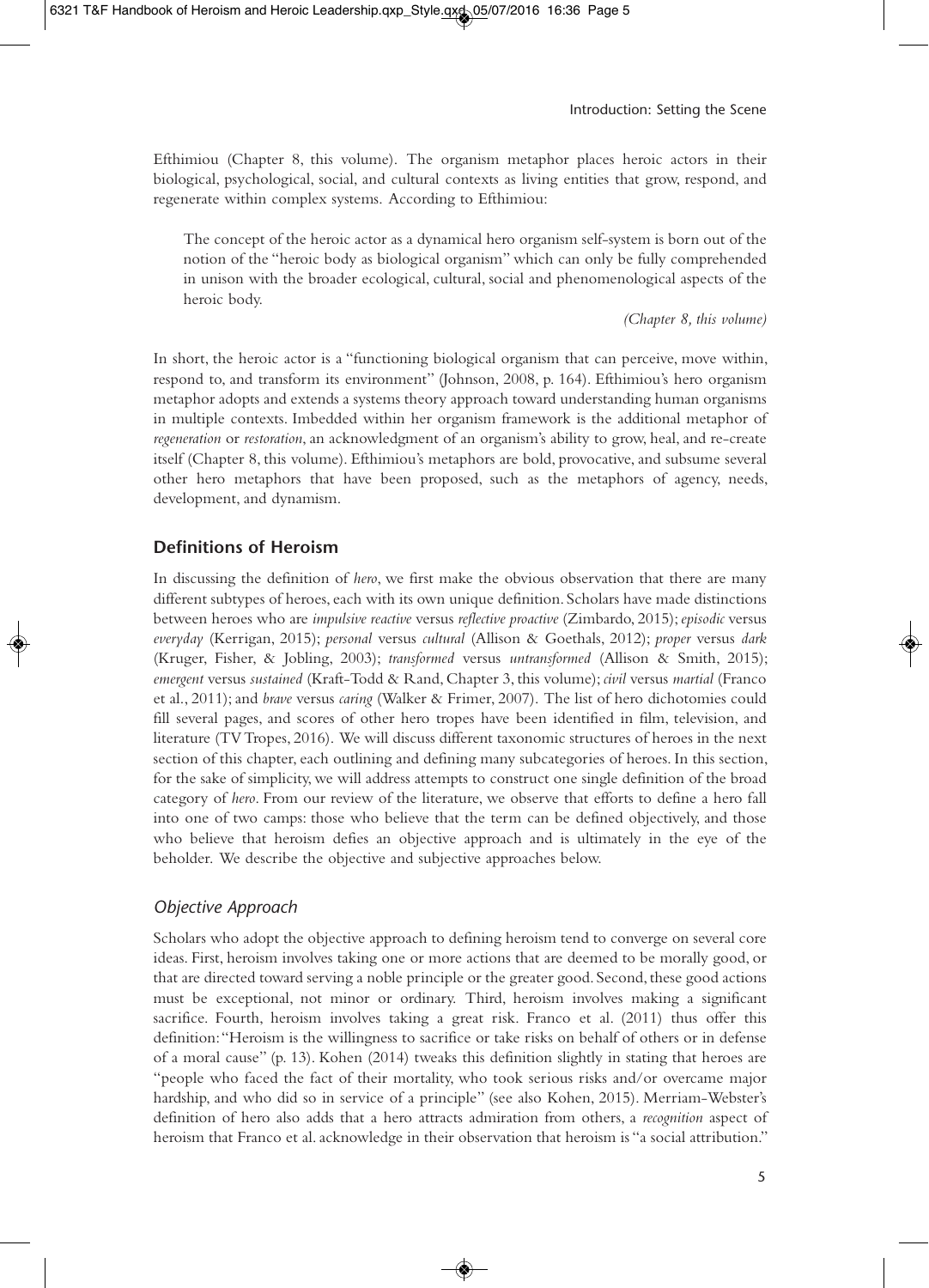Most objective attempts to define heroism, however, do not include this idea that a hero must be admired by others for her work to be considered heroic. A more thorough discussion of previous objective efforts to define heroism can be found in Chapter 1 of this volume, by Kinsella et al.

#### *Subjective Approach*

Scholars who challenge the objective approach point out that most of the criteria for heroism listed above are open to vast subjective interpretation. If heroism is good, who defines what is good? And how much good is a *heroic* amount? Moreover, even if a standard of goodness were found and applied, who determines the criteria for judging a *heroic* level of exceptionality, sacrifice, and risk? Advocates of the subjective approach claim that there exist no absolute standards or criteria for determining a threshold by which sufficient levels of goodness, exceptionality, sacrifice, or risk can merit a heroic designation.

Campbell (1988), in discussing his hero monomyth, acknowledged the weakness of an objective approach: "You could be a local god, but for the people whom that local god conquered, you could be the enemy. Whether you call someone a hero or a monster is all relative …" (p. 156). The World War II German soldier who died, said Campbell,"is as much a hero as the American soldier who was sent over there to kill him." Allison and Goethals (2011) mince no words in claiming that "heroism is in the eye of the beholder" (p. 196). These scholars have discovered in their research that people's needs and motives determine whom they choose as heroes, a finding consistent with their HLD model. Maturity and development play a role in hero selection, with younger people tending to choose heroes known for their talents, physical skills, and celebrity status. Older people tend to favor moral heroes. As we get older and wiser, our tastes in heroes evolve, an idea captured in the subtype of *transitional heroes* (Goethals & Allison, 2012). Franco et al. (2011) also hint at the subjective nature of heroism in their observation that heroism is a "social construction" and that "heroes of one era may prove to be villains in another time when controverting evidence emerges … Moreover, the very same act accorded hero status in one group, such as suicide bombing, is absolutely abhorrent to many others" (p. 99).

Not coincidentally, there is also a subjectivist approach to evil and villainy. This perspective is evident in Baumeister's (2012) views of evil, which tends to be a label for behavior assigned by victims and witnesses of evil but not by perpetrators."It is therefore necessary,"wrote Baumeister, "to define evil as in the eye of the beholder, who may be victim or observer but is probably not the perpetrator. And this means that evil is defined in a way that is not strongly tethered to objective reality" (p. 374). Schoenewolf (2014) has identified "a particularly toxic variety" of "person or group that abuses others and not only thinks it's quite normal to do so, but very often thinks their abuse is an act of heroism" (p. 1). During the Nazi era, when millions of Germans persecuted Jews,they felt justified in doing so and believed they were acting for the greater good. The subjective approach uncomfortably reminds us there exists a fine line between heroism and villainy.

Scholars who adopt the subjective approach to heroism focus less on attempting to define heroism themselves and more on studying how the general population perceives and defines heroism. Allison and Goethals (2011) asked participants to list as many traits as they could that best describe heroes. These traits were then sorted by other participants into piles based on similarity, and the resultant piles were subjected to exploratory multivariate factor analyses and cluster analyses. The resultant factors and clusters revealed the following eight categories of traits describing heroes: *intelligent*, *strong*, *reliable*, *resilient*, *caring*, *charismatic*, *selfless*, and *inspiring*. Allison and Goethals called these trait categories *the great eight*. Kinsella, Ritchie, and Igou (2015b) improved on this methodology by using a prototype analytic approach toward discerning people's conceptions of heroic traits. Their analysis yielded 12 central characteristics of heroes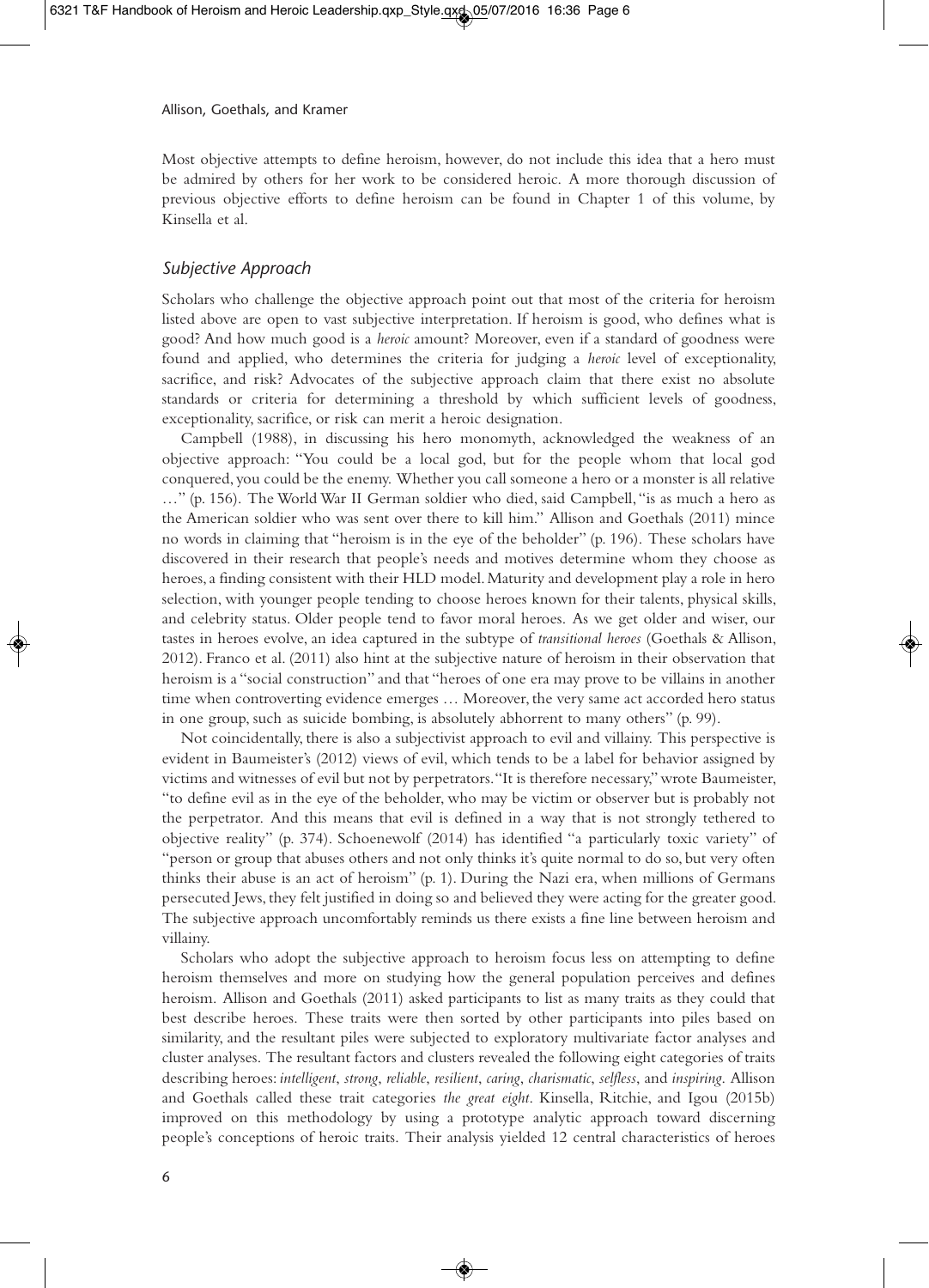and 13 peripheral characteristics. Kinsella et al.'s central characteristics are *brave*, *moral integrity*, *conviction*, *courageous*, *self-sacrifice*, *protecting*, *honest*, *selfless*, *determined*, *saves others*, *inspiring*, and *helpful*. The peripheral characteristics of heroes are *proactive*, *humble*, *strong*, *risk-taker*, *fearless*, *caring*, *powerful*, *compassionate*, *leadership skills*, *exceptional*, *intelligent*, *talented*, and *personable*. What is important to keep in mind with regard to Allison and Goethals' great eight traits, and with Kinsella et al.'s central and peripheral traits, is that these characteristics are not necessarily the actual characteristics of heroes. They reflect perceptions of heroes.

The weakness of the subjective approach is that it can potentially legitimize any claim to heroism, even behaviors that are acknowledged by nearly everyone to be abhorrent. Kohen, an ardent supporter of the objectivist approach to defining heroism, makes the following point:

If someone claims that Stalin is a hero or a cactus is a hero and a researcher says, "well, heroism is in the eye of the beholder," then the researcher's implicit argument is that absolutely anyone or anything is a hero because there's no way to judge one person's claim from another person's without taking sides, being partial.

*(Kohen, 2013)*

Kohen argues that the subjectivist approach "might suggest that people have a lot of different ideas about heroism, but it might also suggest that people simply aren't thinking very critically or carefully about heroism." We take the position that both the objective and subjective approaches to understanding heroism are useful in different ways. The objective approach is useful in scientifically identifying and defining the phenomenon, fine-tuning our understanding of it, and distinguishing it from other related phenomena. The subjective approach is useful in illuminating lay-perceptions of heroism that, regardless of their accuracy,are no doubt important to know because these perceptions drive people's decisions, social judgments, and everyday behavior.

#### **Taxonomies of Heroes**

Carlyle (1841) observed that "Nature does not make all great men, more than all other men, in the self-same mould" (p. 108). As heroes are packaged into different types, there is a need to develop a classification scheme. Carlyle identified six different "classes" of heroes: *divinity*, *prophet*, *poet*, *priest*, *man of letters*, and *king*. Klapp (1954) suggested the following eight types of heroes: *conquering*, *clever*, *Cinderella*, *quest*, *deliverer*, *popular benefactor*, *cultural*, and *martyr*. Several contemporary investigators have since proposed taxonomies of heroism based on situational demands of the heroism (Franco et al., 2011), the social influence exerted by the hero (Goethals & Allison, 2012), and the social structure of heroism (Allison & Smith, 2015). We examine these models below.

## *A Situational Demand-Based Taxonomy: Franco et al. (2011)*

Franco et al. (2011) were the first contemporary investigators to propose a taxonomic framework. Their model is based on the relationship between heroic individuals and the situations that drive these individuals' heroic actions (Franco & Zimbardo, 2006). The taxonomy contains twelve heroic subtypes along with the situations that give rise to heroism. Two forms of heroism are included that involve physical risk: *military heroes* and *civilian heroes*. To be considered heroes, military heroes must go beyond the call of duty, and civilian heroes must knowingly put their lives at risk. The remaining ten types of heroism require social sacrifice: *religious figures*, *politico religious figures*, *martyrs*, *political leaders*, *adventurers*, *scientific heroes*, *good Samaritans*, *underdogs*, *bureaucracy heroes*, and *whistleblowers*.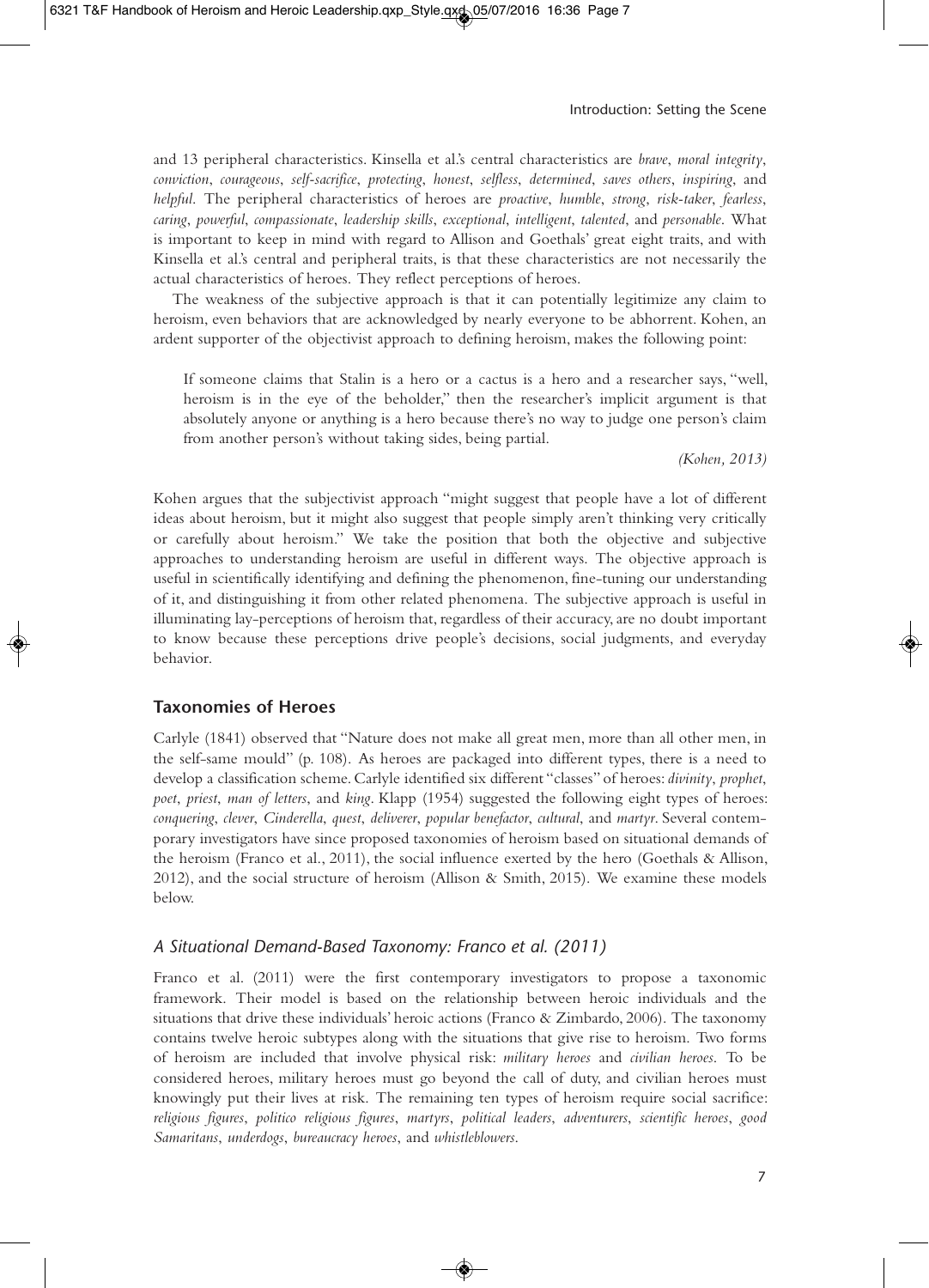In describing these eight social heroes, Franco et al. (2011) argue that religious heroes must perform life-long service embodying the highest principles of living. Politico religious figures turn to politics to affect sweeping change or they apply deep spiritual practices to enact wide political reform.Martyrs put their lives at risk in the service of a cause or to spotlight an injustice. Political leaders successfully lead a nation during times of war or disaster. Adventurers explore unfamiliar geographic areas. Scientific heroes use novel methods to make discoveries valuable to humanity. Good Samaritans help others in need when there are significant deterrents to altruism. Underdogs prevail by overcoming obstacles or difficult conditions and serve as social role models for others. Bureaucracy heroes stick with principles despite severe pressures to conform or blindly obey higher authorities. Whistleblowers report insider knowledge of illegal activities occurring in an organization, and they report the activity publicly to effect change, without expectation of reward. Overall, Franco et al.'s taxonomy provides a thorough and compelling typology of heroes that remains the gold standard in the field of heroism science today.

#### *A Social Influence-Based Taxonomy: Goethals and Allison (2012)*

Goethals and Allison (2012) developed a taxonomy of heroism based on their observation that a hero's influence can differ on many significant dimensions. Influence can vary along the continua of *weak* versus *strong*, *short-term* versus *long-term*, *widespread* versus *limited*, *waxing* versus *waning*, *hidden* versus *exposed*,and *constructed* versus *genuine*. These dimensions of influence are reflected in the various categories of heroism contained in the taxonomy. Goethals and Allison's taxonomic structure features the following subtypes of heroes: *trending*, *transitory*, *transitional*, *tragic*, *transposed*, *transparent*, *traditional*, *transfigured*, *transforming*, and *transcendent*. Trending heroes are either on a trajectory toward becoming heroes or losing their heroic status. Transitory heroes are "hero today, gone tomorrow," exerting only brief heroic influence. Transitional heroes are heroes that we outgrow over time. Tragic heroes self-destruct due to a personal shortcoming. Transposed heroes undergo rapid change from either villain to hero or from hero to villain. Transparent heroes are the invisible, unsung heroes. Traditional heroes follow the conventional Campbellian hero's journey. Transfigured heroes are individuals whose heroism is constructed or exaggerated into legend. Transforming heroes tend to transform entire societies. Transcendent heroes wield such great influence that they defy placement into only one of these hero categories.

## *A Social Structure-Based Taxonomy: Allison and Smith (2015)*

Allison and Smith (2015) have recognized a larger social structure of heroic actors that includes heroes as individuals, dyads, small group ensembles, large organizations, and societies. Individual heroes in hero narratives include the hero as one's self, the leader of a group, or "the face" of an organization. Dyadic heroes in film and literature include buddy heroes, romantic heroes, divergent heroes, and a hero and sidekick. Group ensembles can include teams, police or military units, family units, or fraternity units. Larger social systems include governments, corporations, organizations, or institutions. Another important feature of Allison and Smith's taxonomy is its emphasis on the transformations that heroes undergo while on their hero's journeys. Heroes can undergo one of five types of transformation: *moral*, *emotional*, *mental*, *physical*, and *spiritual*. One sees parallels here to Carlyle's (1841) classes of heroes, with the priest being Carlyle's *moral* hero, the poet occupying the *emotional* role, the man of letters corresponding to *mental*, the king *physical*, and the divine *spiritual*. Allison and Smith also propose seven different transformational arcs describing the hero's trajectory during her journey. Depending on the arc, heroes can be designated as *enlightened*, *irredeemable*, *untransformed*, *regressed*, *fallen*, *classic*, or *redeemed*. Central to their taxonomy is the idea that heroes of any scale unit (individual, dyad, small group ensembles, large organizations, and societies) can traverse the path of the hero.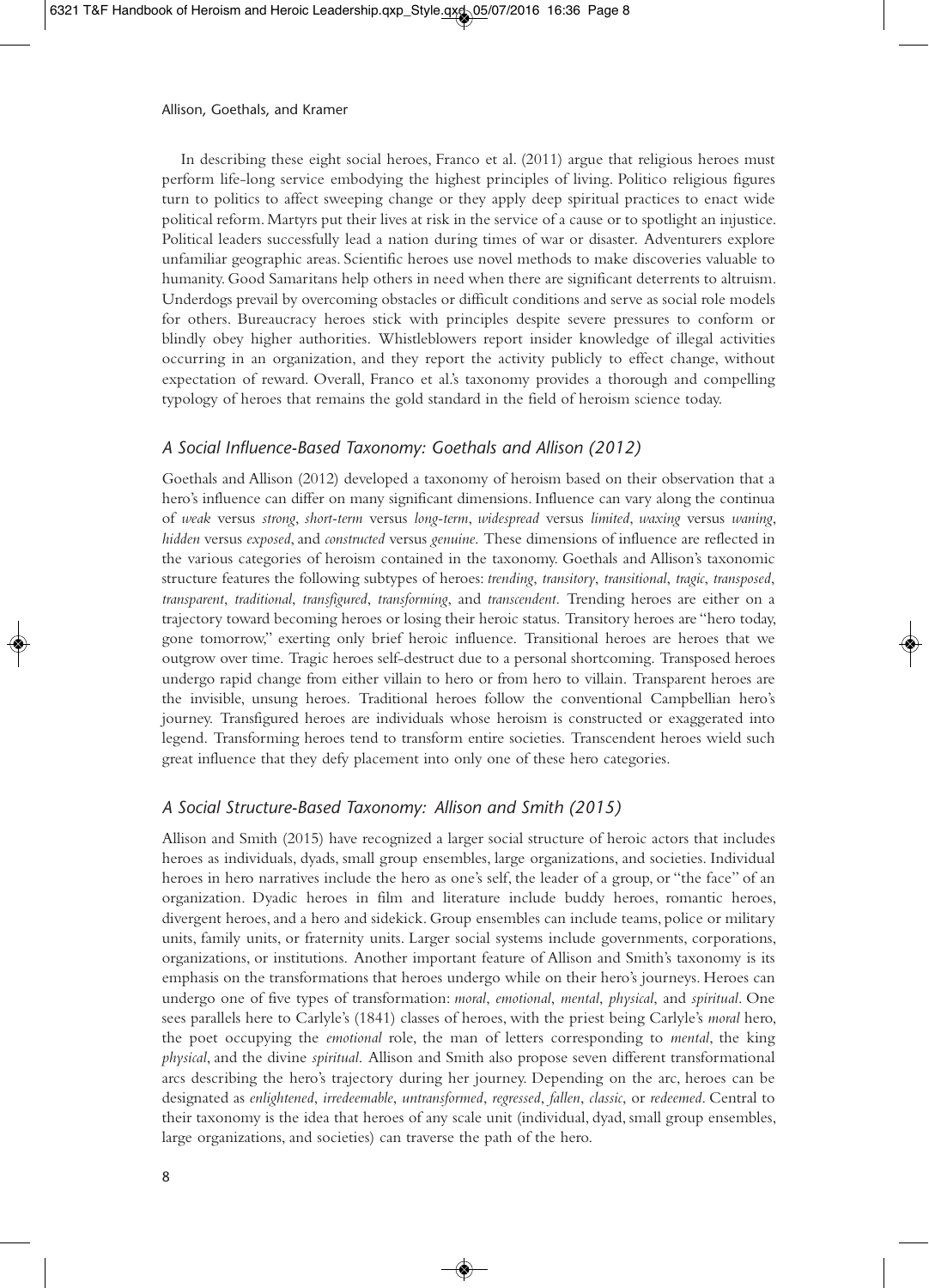# **Themes in Heroism Science and Heroic Leadership**

Although heroism science is only a decade old, several recurring themes are emerging that have attracted attention, debate, theorizing, and empirical work. In this section, we describe four such themes. The first frequently encountered issue, situationism versus dispositionism, has a longstanding history in the study of myriad other social science phenomena. Carlyle (1841), as we have noted, set the dispositional ball in motion with his great man theory. Shortly after Carlyle's book appeared, Herbert Spencer threw down the gauntlet by counter-arguing that great men are a mere artifact of social conditions (Carneiro, 1981). Tolstoy (1869), moreover, wrote that "kings are the slaves of history," suggesting that events shape leaders more than leaders shape events. Thus was born the nature-nurture debate that has wracked the field of leadership studies for many decades. It was only inevitable that heroism scientists would confront the issue, too. In this handbook, we see either implicit or explicit treatments of the situationism-dispositionism schism in chapters by Walker (Chapter 6), Parks (Chapter 23), Decter-Frain, Vanstone, and Frimer (Chapter 7), Janoff-Bulman and Bharadwaj (Chapter 29), Halmburger, Baumert, and Schmitt (Chapter 9), and Franco (Chapter 10).

A second recurring theme in heroism science research is the issue of whether heroic action precedes, or is the result of, prosocial thoughts and feelings. The preliminary answer to this question is that the causal path is bi-directional, with heroism triggering specific meaningful mindsets and also occurring as a result of those mindsets, depending on contextual factors. The pervasiveness of *reciprocal causal influence* has deep roots in psychology (see Bandura, 1986). Heroism scientists who address this issue in this volume, either directly or indirectly, include Bronk and Riches (Chapter 26), Green, Van Tongeren, Cairo, and Hagiwara (Chapter 27), Janoff-Bulman and Bharadwaj (Chapter 29), and Nakamura & Graham (Chapter 22).

A third recurring theme in heroism research addresses whether mental images and conceptions of heroism are learned (e.g., cognitive scripts and prototypes) or are hardwired into us (e.g., Jungian archetypes). Campbell (1949) championed the latter approach, and other contemporary theorists have built on Campbell's ideas (e.g., Allison & Goethals, 2011; Moxnes, 1999). In addition, Preston (Chapter 4, this volume) and Kafashan, Sparks, Rotella,and Barclay (Chapter 2, this volume) use principles of evolution to illuminate the biological correlates of heroism. Efthimiou (Chapter 8, this volume), moreover, argues for a transdisciplinary understanding of heroism which includes the biological basis as a central feature. With regard to heroism as a learned activity, Callina et al. (Chapter 5, this volume) elucidate a life-span approach to the study of the development of a heroic character.Kraft-Todd and Rand (Chapter 3, this volume) also put forward a clever and surprising argument for the learned nature of heroism. In addition, Kramer (Chapter 14, this volume) shows how he may have devised an exercise for helping people acquire existential courage and for fostering the development of heroic personal identities.

A fourth, related theme we see emerging is the portrayal of heroism as resulting from deep, deliberative thought processes versus shallow, perhaps even automatic mental processes. This distinction has a voluminous presence in the scientific literature in psychology (e.g., Bargh & Ferguson, 2000), and it veers close to the *free will* versus *determinism* debate endemic to both psychology and philosophy. Joseph Campbell hints at this issue in several of his books, citing an essay written in 1840 on the foundations of morality by Arthur Schopenhauer. Paraphrasing Schopenhauer, Campbell writes that a hero may act

out of an instinctive recognition of the truth that he and that other in fact are one. He has been moved not from the lesser, secondary knowledge of himself as separate from others, but from an immediate experience of the greater, truer truth, that we are all one in the ground of our being … For a moment one is selfless, boundless, without ego.

◈

*(Campbell, 1972, p. 150)*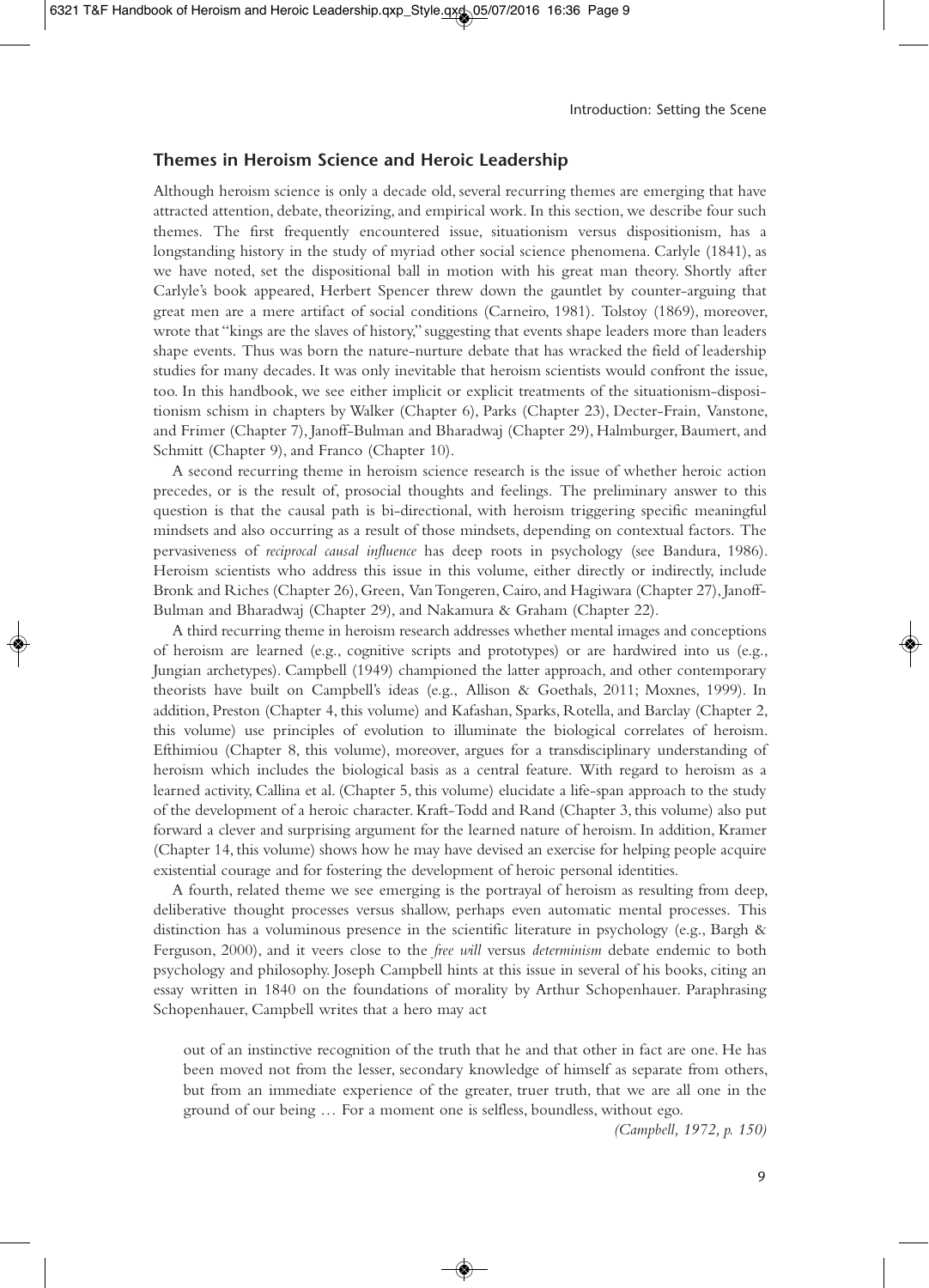This issue about the degree of deliberation necessary for heroism to unfold is addressed in this volume either directly or indirectly by Goranson and Gray (Chapter 21), Allison and Goethals (Chapter 20), Humphrey and Adams (Chapter 24), Franco (Chapter 10), and Efthimiou (Chapter 8), among others. No doubt there are many more themes in heroism science beyond these four that merit inclusion in this chapter. Unfortunately, we do not have the time and space here to give all these issues the attention they deserve. We list these four themes as a starting point of discussion and we invite other heroism scientists to examine these and other recurring themes, and their resolution, in greater depth.

#### **Overview of the Chapters in This Volume**

This inaugural *Handbook of Heroism and Heroic Leadership* has assembled scholarly contributions about heroism from a variety of distinguished social scientists from around the world. Our volume begins with a thoughtful foreword by Phil Zimbardo. We do not exaggerate when we say that none of the editors of this volume, nor any of its contributors, would be producing a handbook about heroic behavior without Zimbardo's groundbreaking vision and accomplishments. The nature and scope of his farsighted thinking in the field is described in several of the chapters in this volume. There is much more to Zimbardo's indelible impact on the newly emerging science of heroism than can be told in a single page, chapter, or handbook. His leadership in fostering people's heroic imagination, establishing heroism as a science, and galvanizing a strong activism branch of the heroism movement, all borders on the heroic. We hope you take a few moments to read his thoughtful reflections in his foreword to this volume.

The main body of the *Handbook of Heroism and Heroic Leadership* is partitioned into three conceptually distinct parts that reflect the current state of theory and research on heroism and heroic leadership:

- Part I: Origins of Heroism;
- Part II: Types of Heroism; and
- Part III: Processes of Heroism.

Below we briefly highlight the contributors and content of each of these sections.

## *Origins of Heroism*

Part I of this volume focuses on the formation, causes, and antecedents of heroic action. Elaine Kinsella, Timothy Ritchie, and Eric Igou lead us off with an overview of existing research on heroism with particular focus on the audience for heroes, and their perception of hero characteristics and heroic influence.Kinsella and her colleague discuss three categories of psychological functions that heroes fulfill for others: enhancing, moral modeling, and protecting others together forming the hero functions framework. Next, Sara Kafashan, Adam Sparks, Amanda Rotella, and Pat Barclay show us how evolutionary biology, and its subfield evolutionary psychology, can offer an understanding of the genesis of heroism. Kafashan and her colleagues use relevant evolutionary literatures to develop compelling explanations for the phenomenon of heroism, and they suggest some practical implications of evolutionary perspectives on heroism.

In the next chapter, Gordon Kraft-Todd and David Rand show us how heroism may be adaptive ethical behavior taken to the extreme by over-generalization. Because this behavior is *typically* adaptive for individuals, it becomes automatized as social heuristics, and these heuristics may then be (mis)applied to produce heroism. Next, Stephanie Preston examines the evolutionary and neural bases of heroism. She argues that research on altruistic behavior cannot be applied to heroism because of heroism's unique qualities. Preston describes how accumulating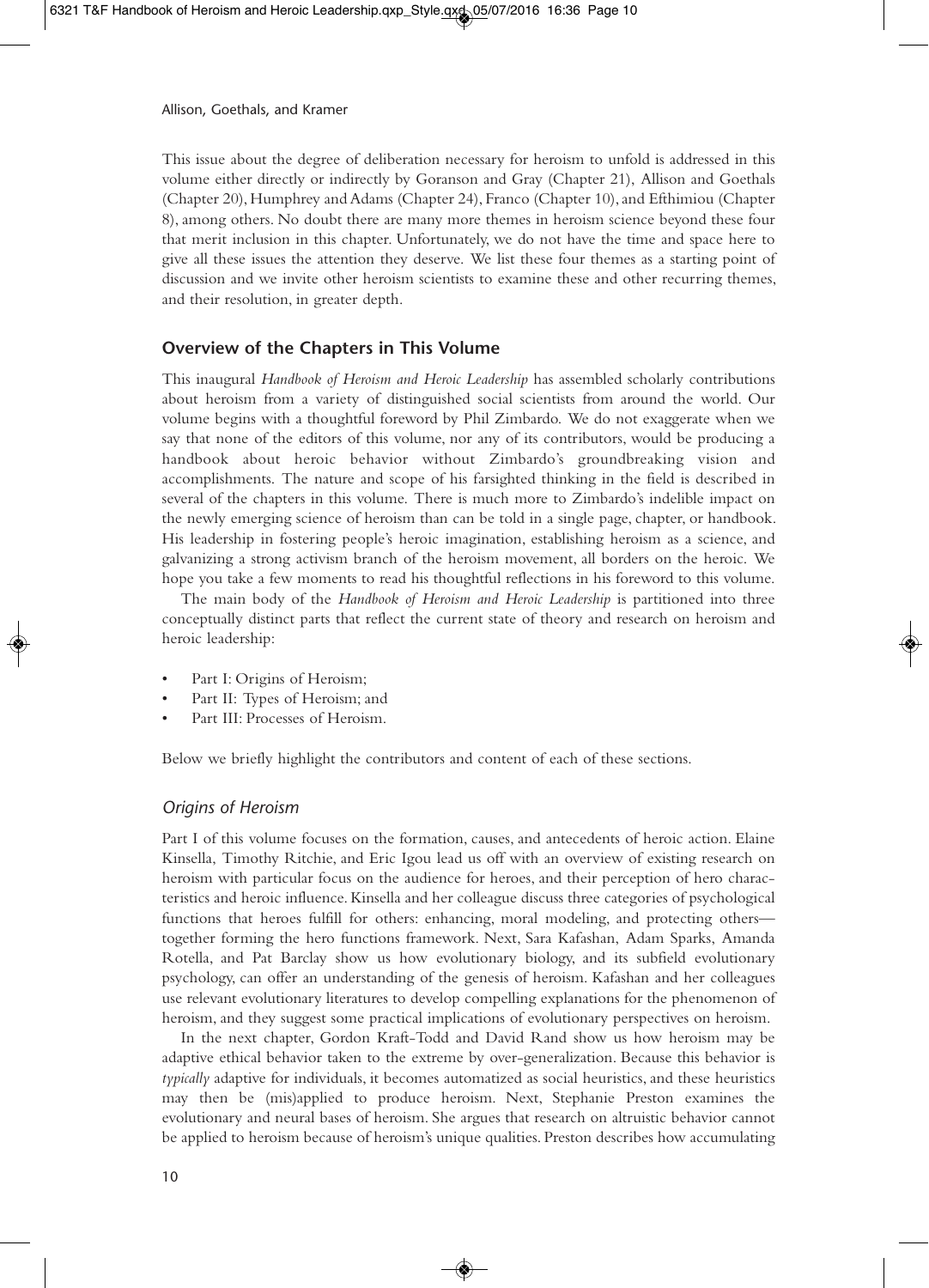evidence on the neural bases of offspring care can be applied to heroism, and she argues for a homology between offspring care and heroism. Next, Kristina Schmid Callina, Richard Lerner, Ettya Fremont, Brian Burkhard, Danielle Stacey, and Shaobing Su examine the formation of heroism from the perspective of human development. They introduce a relational developmental systems-based model that conceptualizes character in regard to mutually influential and mutually beneficial individual-context relations. The authors offer a model that may account for the emergence of leadership and heroism across diverse settings.

We next offer a chapter by Lawrence Walker, who explores aspects of the moral character of heroes that may help explain their extraordinary actions. Walker examines recipients of awards for moral action or historical figures who were notable for their moral character. His research findings indicate that the distinctive character of moral heroes clearly emerges from the data and that character is causally operative, supporting a dispositional explanation for their behavior and challenging a situational one. Next, Ari Decter-Frain, Ruth Vanstone, and Jeremy Frimer describe the motives and mechanisms underlying the tendency of groups to turn ordinary individuals into moral heroes. Followers give leaders titles and awards, encouraging leaders to give charismatic speeches that specify a threat, speak of sacrifice for sacred values, and contain themes of agency and communion. Our section on the origins of heroes concludes with a chapter by Olivia Efthimiou, who defines heroism as a distinct state of embodied consciousness accessible to all human agents in everyday lived experience. She maps out the *lived heroic body* across five spheres: the biological; the ecological; the social; the cultural; and the phenomenological. Efthimiou's chapter concludes with a transdisciplinary epistemological and methodological framework, the *hero organism*, which focuses on the development and functioning of the heroic embodied mind.

#### *Types of Heroism*

In Part II of this volume our contributors address phenomena associated with different categories of heroism and how these hero types affect individuals and society. Anna Halmburger, Anna Baumert, and Manfred Schmitt focus on everyday heroes to illustrate the phenomenon of moral courage. They distinguish moral courage from heroism and helping behavior, and they propose an integrative model of moral courage as well as practical implications for its promotion in organizations and society. Next, Zeno Franco shows us how disasters offer a rare chance to examine heroic leaders in action. His chapter takes a situationist perspective, offering theories of crisis as critical elements in understanding the dynamics that set the stage for leadership failure or daring success. Franco describes five specific tactics used repeatedly by crisis leaders, and he shows how these tactics distinguish good leaders from those who are truly heroic in the midst of disaster.

Next, Stephanie Fagin-Jones provides an overview of the social psychological research on the rescue of Jews by non-Jews during the Holocaust. She finds that rescuers were a demographically heterogeneous population who showed strong care-based moral courage. Their moral exemplarity was likely an ordinary extension under extraordinary circumstances of the natural progression of moral identities formed in childhood. Our next chapter, by Margaret Plews-Ogan, Justine Owens, Natalie May, and Monika Ardelt, addresses the topic of medical heroes. These scholars describe the journey of physicians who have made a medical error and who, rather than retreating, acknowledged their mistakes, reached out to care for the patient and family with honesty and humility, learned deeply from the experience,and allowed it to change them for the better. Next, Mihaly Csikszentmihalyi, Michael Condren, and Izabela Lebuda examine the heroism of social activists and dissident artists, with the goal of illuminating the role of social influence in the decision to engage in heroic behavior. Interviews with these heroes yielded support for the importance of role models in fostering epiphany moments, elevation, and empowerment for the activists,and in providing examples, initiators,and comrades for the artists.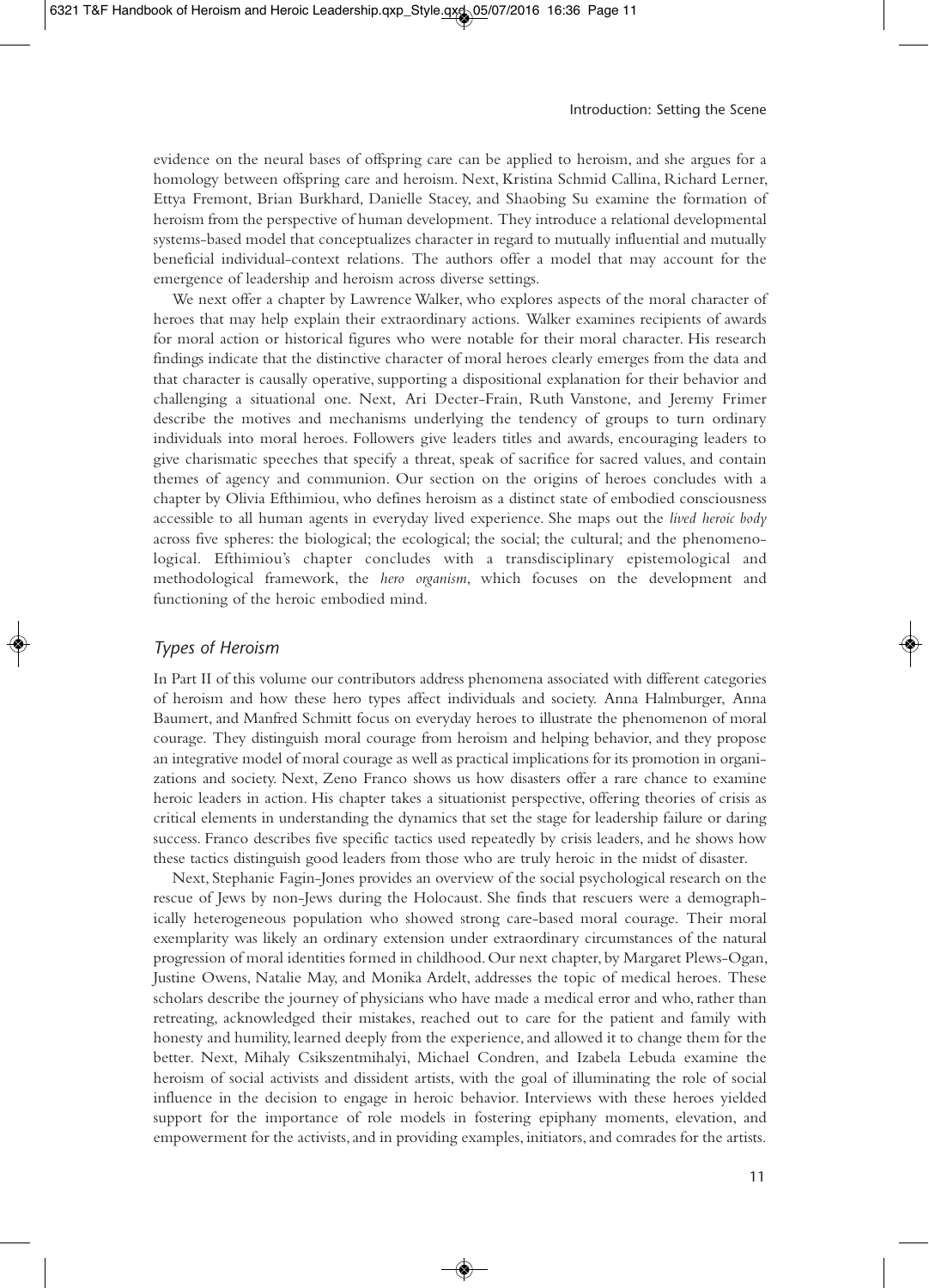Our next chapter, by Roderick Kramer, explores the antecedents and consequences of existential courage in the specific context of individuals' pursuits of desired but challenging identity attributes. Drawing from the results of a pilot study, Kramer identifies identity-relevant concerns students view as salient and significant, as well as experiments in existential risk-taking that students design to "nudge" themselves toward successful pursuit of those coveted identities. Next, Dana Klisanin shows us how digital connectivity and social media have forever altered the expression and potential for collaborative heroism. She describes various tools of collaboration in an age of transition from a mythos of exclusion, separation, and boundaries, into a mythos of inclusion, relationship, and openness. Klisanin portrays heroism as evolving, becoming more digital, complex, interdependent, collaborative, communal, and planetary.

We then present a chapter by Elsa Lau, Sarah Sherman, and Lisa Miller, who contribute an overview of work on spiritually-oriented leadership. These scholars review the intrapsychic, interpersonal, organizational, and societal implications that have been investigated up to date. They propose a model of core pedagogical mechanisms in spiritual leadership, and they introduce a spiritually-oriented academic training program that portrays the processes and outcomes of spiritually-oriented leadership and training. Next, Bryan Dik, Adelyn Shimizu, and William O'Connor explore the theoretical links between heroism, career development, and a sense of calling in one's work and career. These authors show how a sense of calling overlaps conceptually with heroism, and their analysis underscores the value of adapting an integrative approach to understanding the interaction of work environments and personal characteristics. Our section on types of heroes continues with a chapter by Joseph Vandello, Nadav Goldschmied, and Kenneth Michniewicz. These scholars address why people love to root for and venerate underdogs. Vandello and his colleagues evaluate various explanations for the underdog phenomenon, focusing on aversion to inequality and the belief in a just world, and they show how an understanding of underdogs informs our understanding of heroes.

In the final chapter in this section, A. J. Brown unpacks the conventional image of the whistleblower as an organizational or social hero. By reviewing when and why whistleblowers tend to be portrayed as heroes, he posits that we can begin to identify a more nuanced and useful approach to identifying what is (or can be) heroic about whistleblowing, and what may not be, or isn't. Given the very real prospect of unintended consequences, and even institutional and societal harm that whistleblowers might cause in an increasingly tightly-coupled world, this is a much-needed perspective.

#### *Processes of Heroism*

Part III of the *Handbook* examines the functions, processes, and consequences of heroism. This section begins with a chapter on the hero's transformation by ScottAllison and George Goethals. These authors argue that the hero's transformation is the most central yet most overlooked component of the hero's journey. They describe the many triggers, dimensions, processes, and consequences of the hero's transformation. Next, Amelia Goranson and Kurt Gray focus specifically on moral transformation*.* These scholars explore six different varieties of moral transformation. They argue that the route to heroism is not through extraordinary deeds, but through everyday acts of kindness that can change not only our mental character but also our physical power. We then present a chapter by Jeanne Nakamura and Laura Graham, who examine the impact of narratives of heroism on heroes themselves and on witnesses of heroism. These authors show how remembering stories of witnessed heroism elicits the moral emotion of elevation, and how feeling elevated, or uplifted, becomes the mechanism through which heroism changes those who observe heroic actions.

Next, Craig Parks reviews phenomena that can, and often do, suppress a person's impulse to act heroically. He distinguishes between *accidental* impediments, which arise as a result of social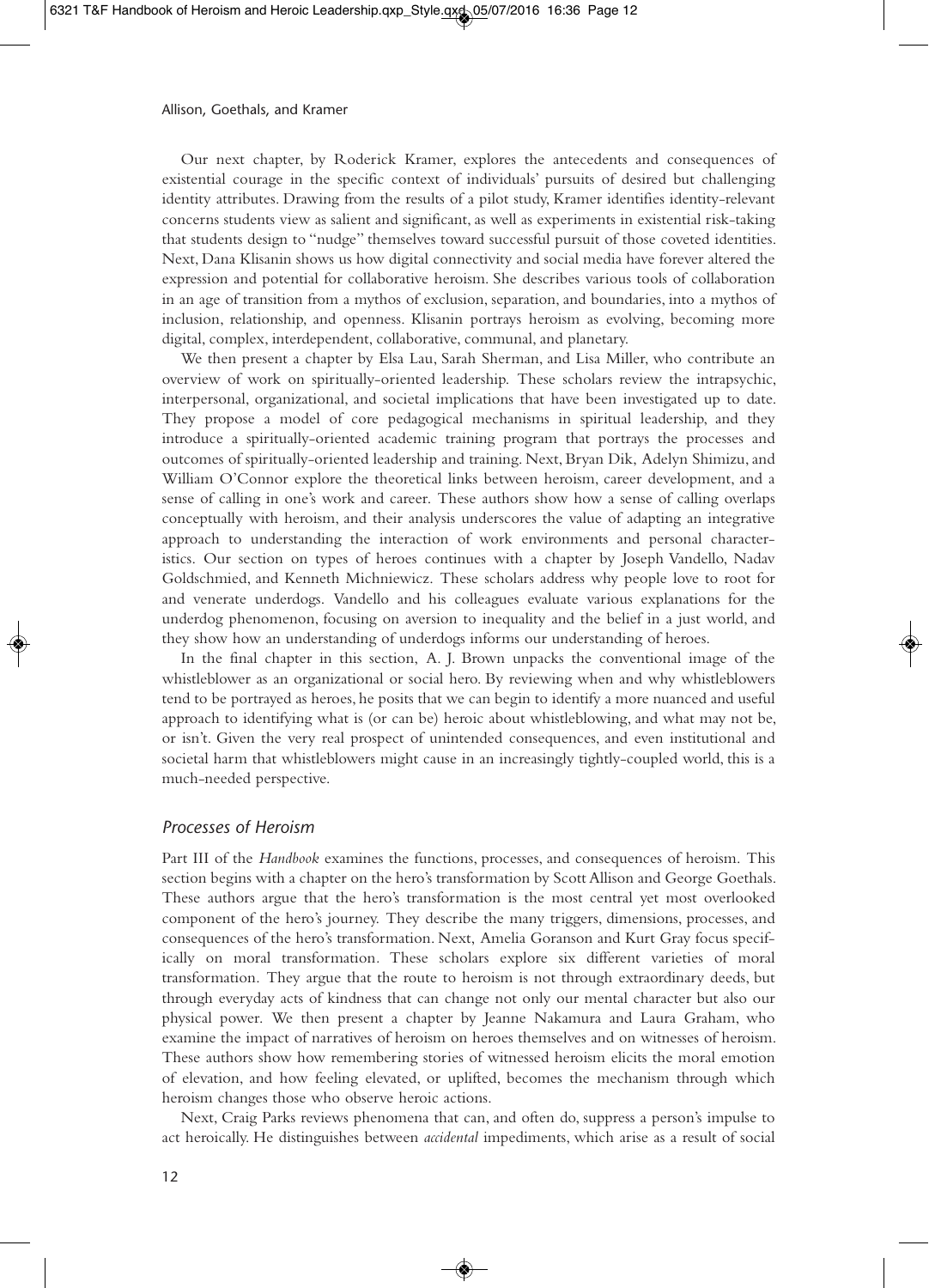factors, and *purposeful* impediments, which arise when people desire to prevent victims from receiving relief from their plight. Parks concludes with a consideration of the distinction between thwarted heroism and cowardice. Ronald Humphrey and Laural Adams then explore the role of empathy in heroic leadership. These scholars review research on empathy that supports the empathy-altruism hypothesis, and they show how empathy explains why heroes take risks on behalf of others and make personal sacrifices for people. Humphrey and Adams also examine heroic empathy from a distributed cognition perspective that positions heroic leaders in the larger context of organization and systems. Next, Anika Stuppy and Nicole Mead elucidate how two central aspects of social hierarchies—status and power –influence heroic leadership. These scholars show how status and power are both *antecedents* of leadership and *individual motivations* reflecting different desires to obtain power or status. Stuppy and Mead's chapter encourages scholars to differentiate between power and status and investigate them as separate yet interacting constructs.

Our next chapter, by Kendall Cotton Bronk and Brian Riches, introduces a framework that outlines two ways that purpose and heroism overlap in the lives of real heroes. Drawing from two case studies, Bronk and Riches make an interesting and useful distinction between *purposeguided heroism* and *heroism-guided purpose*. Next,Jeffrey Green,DarylVanTongeren, Athena Cairo, and Nao Hagiwara propose that meaning is a likely motivator of heroism as well as a natural consequence of heroic actions. These scholars discuss how virtues of humility, prosociality, selfcontrol, and gratitude are relevant to heroism and meaning. Seeking meaning and affirmation of meaning via virtuous behavior may be a key to unlocking the latent hero that exists in all of us. Our next chapter, authored by Brett Murphy, Scott Lilienfeld, and Ashley Watts, focuses on the link between heroism and psychopathic traits. These scholars argue that some psychopathic traits can help us achieve success in life, and perhaps even allow us to act heroically when the situation calls for it. Their conclusion is that psychopathic traits may sometimes be conducive to heroism, or at the very least adaptive in some cases. We wrap up our Handbook with a chapter by Ronnie Janoff-Bulman and Prerana Bharadwaj, who address extended acts of morality that involve considerable personal risk. These authors argue that strong moral conviction may motivate heroism at the outset but may also develop gradually, even unwittingly, from more ordinary moral actions that transform motivation and justify increasingly costly, principled behavior. They conclude with some caveats regarding human tribalism and moral exclusion.

#### **Looking Ahead: The Future of an Emerging Science**

Hero worship … cannot cease until man himself ceases.

*(Thomas Carlyle)*

It is our deepest hope, as scholars of pro-social behavior, that this inaugural *Handbook of Heroism and Heroic Leadership* offers you, the reader, some enjoyment, insights, and inspiration about the zenith of human behavior. In our view, the chapters in this volume have laid some sturdy foundations for the development of a multidisciplinary and even transdisciplinary perspective on the antecedents and consequences of heroic behavior. In aggregate, these chapters chart the landscape of what we currently know about heroism-related phenomena, covering a panoply of human experiences. The chapters encompass such diverse topics as courage, empathy, resilience, hope, meaning, purpose, spirituality, morality, altruism, character strengths, wisdom, development, regeneration,and transformation.Looking ahead,wee anticipate future editions of this handbook will push the borders of our understanding even further, by going both deeper and broader in their inquiry. We imagine future volumes might separate the study of heroism per se from heroic leadership, perhaps into two different volumes. We can also envision future handbooks that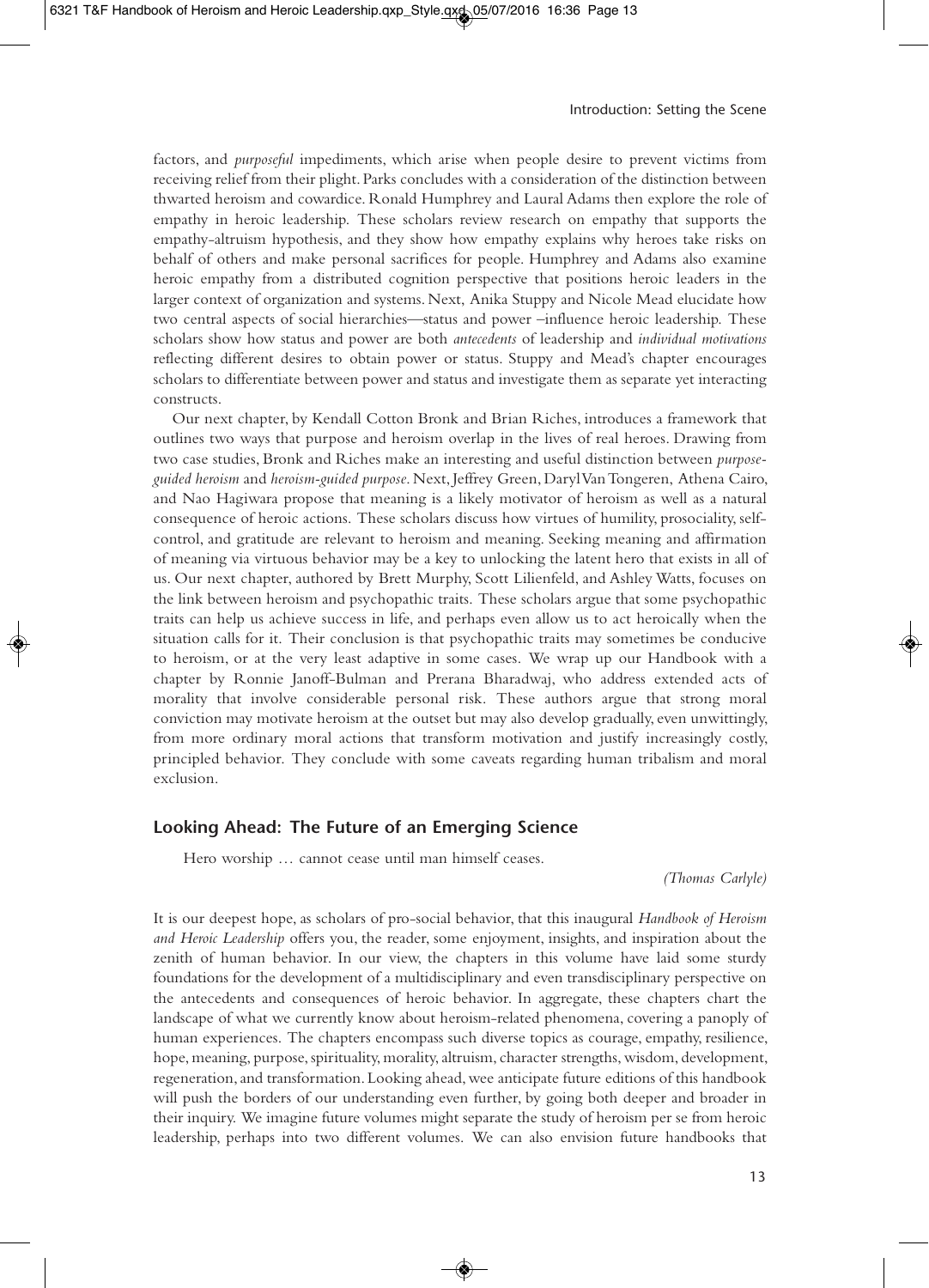splinter into specialized volumes corresponding to particular components of heroism, such as its evolutionary, biological, motivational, or cultural components. Attempting to peer into the crystal ball of heroism science might seem a futile endeavor, as the growth of this nascent field will no doubt spawn new research areas that we cannot even imagine today. We are encouraged, however, by the breadth of theoretical perspectives which have already been brought to bear on this enterprise, as well as the diversity of methodological approaches employed, and the distinctive kinds of empirical evidence they have spawned.

In a world that produces more than its share of bystander apathy and villainous behavior, we pause to rejoice that there are ample gifted and enlightened individuals whose behavior has embodied the most exquisite qualities of humanity. The world, as we know all too well, desperately needs heroes. We dedicate this handbook to all those who answer the call, to these awakened heroic individuals—past, present, and future. With equal appreciation, we wish to acknowledge those dedicated researchers who have taken on the challenge of furthering our understanding of the well-springs of such heroism and its impact. It is clear the embryonic science of heroism is off to a sound start and has a bright future ahead of it.

#### **References**

Allison, S. T., Beggan, J. K., & Midgley, E. H. (1996). The quest for "similar instances" and "simultaneous possibilities": Metaphors in social dilemma research. *Journal of Personality and Social Psychology*, *71*, 479– 497. doi: 10.1037/0022-3514.71.3.479

Allison, S. T., & Goethals, G. R. (2011). *Heroes:What they do and why we need them.* New York: Oxford University Press.

Allison, S. T., & Goethals, G. R. (2012). Personal versus cultural heroes. Retrieved from https://blog.richmond.edu/heroes/2012/09/12/personal-versus-cultural-heroes

Allison, S. T., & Goethals, G. R. (2014)."Now he belongs to the ages": The heroic leadership dynamic and deep narratives of greatness. In G. R. Goethals et al. (eds), *Conceptions of leadership: Enduring ideas and emerging insights*. NewYork: Palgrave Macmillan. doi: 10.1057/9781137472038.0011

Allison, S. T., & Goethals, G. R. (2016). Hero worship: The elevation of the human spirit. *Journal for the Theory of Social Behaviour*.

Allison, S. T., & Smith, G. (2015). *Reel heroes & villains*. Richmond, VA: Agile Writer Press.

- Bandura, A. (1986). *Social foundations of thought and action: A social cognitive theory*. Englewood Cliffs, NJ: Prentice-Hall.
- Bargh, J. A., & Ferguson, M. L. (2000). Beyond behaviorism: On the automaticity of higher mental processes. *Psychological Bulletin*, *126*, 925–945.

Baumeister, R. F. (2010). *Is there anything good about men?* NewYork: Oxford University Press.

Baumeister, R. F. (2012). Human evil: The myth of pure evil and the true causes of violence. In R. F. Baumeister, M. Mikulincer, & P. R. Shaver (eds),*The social psychology of morality: Exploring the causes of good and evil* (pp. 367–380). Washington, DC: American Psychological Association. doi: 10.1037/13091-020

Becker, S. W., & Eagly, A. H. (2004). The heroism of women and men. *American Psychologist*, *59*, 163–178. Burns, J. M. (1978). *Leadership*. NewYork: Harper & Row.

Campbell, A. (1999). Staying alive: Evolution, culture, and women's intrasexual aggression. *Behavioral and Brain Sciences*, *22*, 203–252.

Campbell, J. (1949). *The hero with a thousand faces*. NewYork: New World Library.

Campbell, J. (1972). *Myths to live by*. NewYork: Viking Press.

Campbell, J. (1988). *The power of myth*. NewYork: Anchor Books.

Carlyle, T. (1841). *Heroes, hero worship, and the heroic in history*. Philadelphia, PA: Henry Altemus.

Carneiro, R. L. (1981). Herbert Spencer as an anthropologist. *Journal of Libertarian Studies*, *5*, 171–172.

- Efthimiou, O. (2015). The search for a hero gene: Fact or fiction? *Heroism Science*, *1*, 106.
- Erikson, E. H. (1975). *Identity and the life cycle*. NewYork: W. W. Norton & Company.

Franco, Z. E., & Zimbardo, P. G. (2006). The banality of heroism. *The Greater Good*, *3*, 30–35.

Franco, Z. E., Blau, K., & Zimbardo, P. G. (2011). Heroism: A conceptual analysis and differentiation between heroic action and altruism. *Review of General Psychology*, *15*(2), 99–113. doi: 10.1037/a0022672

Freud, S. (1922). Group psychology and the analysis of the ego. In J. Strachey (ed.), *The standard edition of the complete works of Sigmund Freud,Vol. 28: Beyond the pleasure principle, group psychology, and other works*. London: Hogarth Press.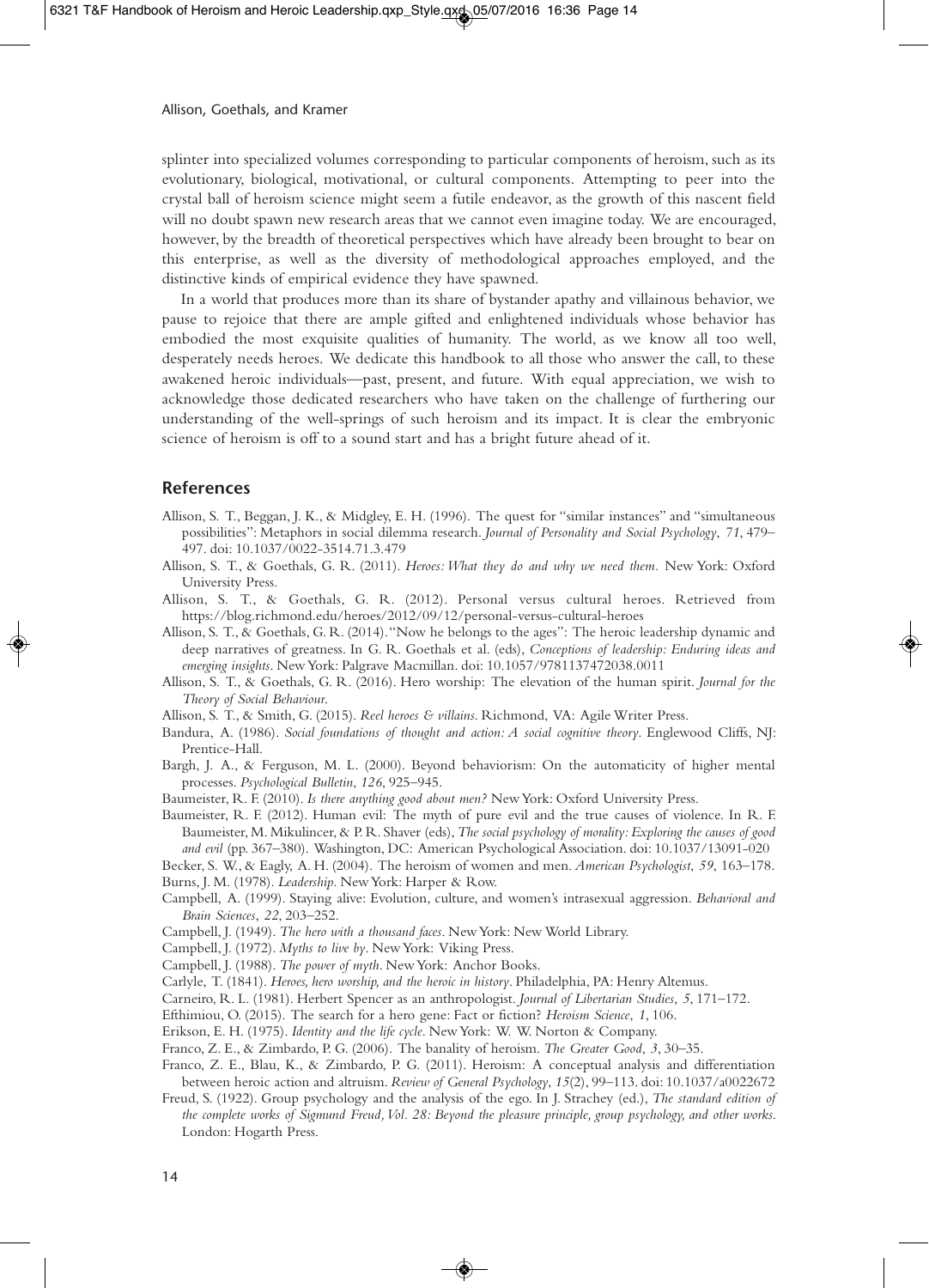Goethals, G. R., & Allison, S. T. (2012). Making heroes: The construction of courage, competence and virtue. *Advances in Experimental Social Psychology*, *46*, 183–235. doi: 10.1016/B978-0-12-394281- 4.00004-0

Goethals, G. R., & Allison, S. T. (2017). Transforming motives and mentors: The heroic leadership of James MacGregor Burns. In G. R. Goethals (ed.), *Politics, ethics and change:The legacy of James MacGregor Burns*. Northampton, MA: Edward Elgar Publishing.

Hollingdale, R. J. (2001). *Nietzsche:The man and his philosophy*. Cambridge, UK: Cambridge University Press (p. 102).

Hughes-Hallett, L. (2004). *Heroes.* London: HarperCollins.

James, W. (1878/1983). Brute and human intellect. In *Essays in psychology* (pp. 1–37). Cambridge, MA: Harvard University Press.

James, W. (1899). *Talks to teachers on psychology:And to students on some of life's ideals*. NewYork, NY: Henry Holt & Company.

Johnson, M. (2008). "What makes a body?" *The Journal of Speculative Philosophy*, *22*, 159–169. doi: 10.1353/jsp.0.0046

Kerrigan, M. J. (2015). Episodic vs. everyday heroes. Retrieved from http://characterbuildingproject.com/ 2015/12/14/3846/#.Vsk7hxh\_3AE

Kinsella, E. L., Ritchie, T. D., & Igou, E. R. (2015a). Lay perspectives on the social and psychological functions of heroes. *Frontiers in Psychology*, *6*, 130. doi: 10.3389/fpsyg.2015.00130

Kinsella, E. L., Ritchie, T. D., & Igou, E. R. (2015b). Zeroing in on heroes: A prototype analysis of hero features. *Journal of Personality and Social Psychology*, *108*, 114–127.

Klapp, O. E. (1954). Heroes, villains and fools, as agents of social control. *American Sociological Review*, *19*, 56–62.

Kohen, A. (2013). Heroism and relativism. Retrieved from http://kohenari.net/post/53764408412/ heroism-and-relativism

Kohen, A. (2014). Heroism and subjectivity. Retrieved from http://kohenari.net/post/99653156590/ heroism-not-subjective

Kohen, A. (2015). *Untangling heroism: Classical philosophy and the concept of the hero*. NewYork: Routledge.

Kruger, D. J., Fisher, M., & Jobling, I. (2003). Proper and dark heroes as dads and cads: Alternative mating strategies in British Romantic literature. *Human Nature*, *14*, 305–317.

Lakoff, G., & Johnson, M. (2003). *Metaphors we live by*. London: University of Chicago Press.

Le Bon, G. (1895). *Psychology of crowds*. Southampton: Sparkling Books.

Leary, D. L. (1994). *Metaphors in the history of psychology*. Cambridge: Cambridge University Press.

Maslow, A. H. (1943). A theory of human motivation. *Psychological Review*, *50*, 370–396.

McPherson, J. M. (1992). *Abraham Lincoln and the second American Revolution*. NewYork: Oxford University Press.

Moxnes, P. (1999). Deep roles: Twelve primordial roles of mind and organization. *Human Relations*, *52*, 1427–1444.

Olson, J. M., & Haynes, G. A. (2008). Leadership and persuasion. In C. Hoyt, G. Goethals, & D. Forsyth (eds), *Leadership at the crossroads*. NewYork: Palgrave Macmillan.

People (2009). Pet hero! Parokeet saves choking toddler's life. *People*, March 24. Retrieved from www.peoplepets.com/people/pets/article/0,,20492258,00.html

Riggio, R. E., & Riggio, H. R. (2008). Social psychology and charismatic leadership. In C. L. Hoyt, G. R. Goethals, & D. R. Forsyth (eds), *Leadership at the crossroads,Vol. 1: Leadership and Psychology* (pp. 30–44). Westport, CT: Praeger.

Schein, S.(1984).*The mortal hero:An introduction to Homer's Iliad*.Berkeley,CA:University of California Press.

Schoenewolf, G. (2014). People who think their meanness is heroic. Retrieved from http://blogs.psychcentral.com/psychoanalysis-now/2014/12/people-who-think-their-meanness-isheroic/

Schopenhauer, A. (1840). *On the basis of morality*. Indianapolis, IN: Hackett Publishing.

Tolstoy, L. (1869). *War and peace*. London: Penguin Classics.

TV Tropes (2016). The hero. Retrieved from http://tvtropes.org/pmwiki/pmwiki.php/Main/TheHero

Walker, L., & Frimer, J. (2007). Moral personality of brave and caring exemplars. *Journal of Personality and Social Psychology*, *93*, 845–860.

Weber, M. (2015/1919). Politics asVocation. InT. Waters & D. Waters (eds), Weber's Rationalism (pp. 129– 198). NewYork: Palgrave Macmillan.

Wood, W., & Eagly, A.H. (2002). A cross-cultural analysis of the behavior of women and men: Implications for the origins of sex differences. *Psychological Bulletin*, *128*, 699–727.

Zimbardo, P. (2011). What makes a hero? *The Greater Good* (January 11). Retrieved from http://greatergood.berkeley.edu/article/item/what\_makes\_a\_hero